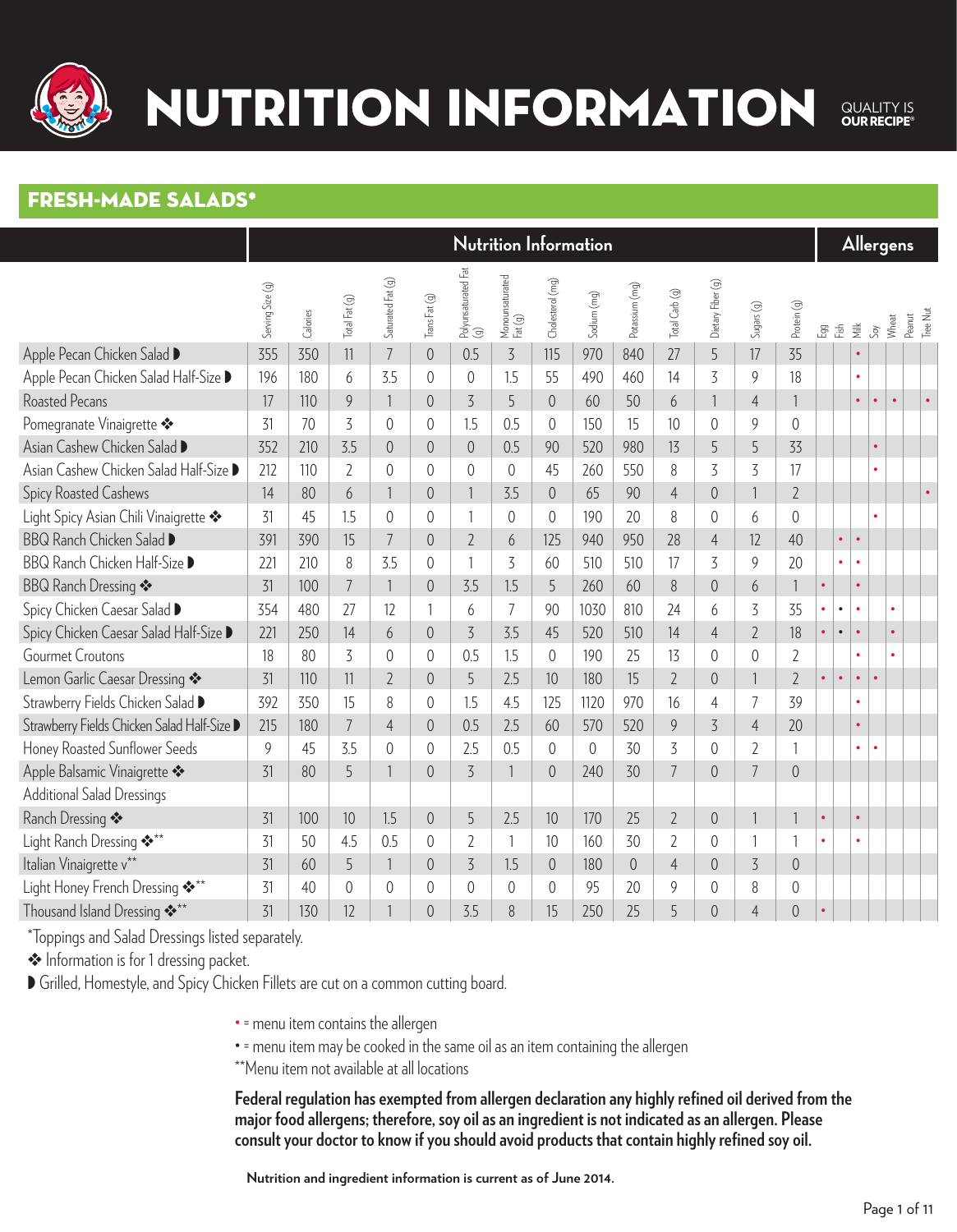

#### side selections

|                                       |                  |          |                |                   |                |                            |                            |                  | Nutrition Information |                |                |                   |                 |                |           |           |           |               | <b>Allergens</b>            |  |
|---------------------------------------|------------------|----------|----------------|-------------------|----------------|----------------------------|----------------------------|------------------|-----------------------|----------------|----------------|-------------------|-----------------|----------------|-----------|-----------|-----------|---------------|-----------------------------|--|
|                                       | Serving Size (g) | Calories | Total Fat (g)  | Saturated Fat (g) | Trans Fat (g)  | Polyunsaturated Fat<br>(g) | Monounsaturated<br>Fat (g) | Cholesterol (mg) | Sodium (mg)           | Potassium (mg) | Total Carb (g) | Dietary Fiber (g) | $S$ ugars $(g)$ | Protein (g)    | 品 语       |           | 薹         | $\mathcal{S}$ | Tree Nut<br>Peanut<br>Wheat |  |
| Garden Side Salad                     | 116              | 20       | $\sqrt{a}$     | $\overline{0}$    | $\overline{0}$ | $\overline{0}$             | $\overline{0}$             | $\overline{0}$   | 20                    | 230            | $\overline{4}$ | $\overline{2}$    | $\overline{2}$  |                |           |           |           |               |                             |  |
| <b>Gourmet Croutons</b>               | 18               | 80       | 3              | 0                 | $\overline{0}$ | 0.5                        | 1.5                        | $\overline{0}$   | 190                   | 25             | 13             | $\overline{0}$    | 0               | $\overline{2}$ |           |           | $\bullet$ |               |                             |  |
| Caesar Side Salad                     | 106              | 60       | $\overline{4}$ | 2.5               | $\overline{0}$ | $\overline{0}$             |                            | 10               | 70                    | 240            | $\overline{4}$ | $\overline{2}$    |                 | $\overline{4}$ |           |           | $\bullet$ |               |                             |  |
| <b>Gourmet Croutons</b>               | 18               | 80       | 3              | 0                 | $\overline{0}$ | 0.5                        | 1.5                        | $\overline{0}$   | 190                   | 25             | 13             | $\overline{0}$    | 0               | $\overline{2}$ |           |           | $\bullet$ |               |                             |  |
| Lemon Garlic Caesar Dressing *        | 31               | 110      | 11             | $\overline{2}$    | $\overline{0}$ | 5                          | 2.5                        | 10               | 180                   | 15             | $\overline{2}$ | $\overline{0}$    |                 | $\overline{2}$ | $\bullet$ | $\bullet$ | $\bullet$ | $\bullet$     |                             |  |
| Apple Slices                          | 68               | 40       | $\overline{0}$ | 0                 | $\overline{0}$ | $\overline{0}$             | 0                          | $\overline{0}$   | $\sqrt{0}$            | 75             | 9              | $\overline{2}$    | 7               | $\overline{0}$ |           |           |           |               |                             |  |
| Plain Baked Potato (avg. wgt. 10 oz.) | 283              | 270      | $\overline{0}$ | $\overline{0}$    | $\overline{0}$ | $\overline{0}$             | 0                          | 0                | 25                    | 1560           | 61             | $\overline{7}$    | $\overline{5}$  | $\overline{7}$ |           |           |           |               |                             |  |
| Sour Cream & Chive Baked Potato       | 309              | 320      | 3.5            | $\overline{2}$    | $\overline{0}$ | $\sqrt{a}$                 |                            | 10               | 50                    | 1610           | 63             | 7                 | $\overline{4}$  | 8              |           |           | $\bullet$ |               |                             |  |
| Broccoli & Cheese Baked Potato**      | 424              | 440      | 14             | 8                 | 0.5            | 1.5                        | 3.5                        | 40               | 510                   | 1800           | 67             | 8                 | 6               | 16             |           |           | $\bullet$ |               |                             |  |
| Bacon & Cheese Baked Potato**         | 389              | 540      | 23             | 11                | 0.5            | 3                          | 7                          | 65               | 890                   | 1800           | 66             | 7                 | 5               | 22             |           |           | $\bullet$ |               |                             |  |
| <b>Buttery Best Spread</b>            | 11               | 50       | 6              |                   | $\overline{0}$ | 3                          |                            | $\overline{0}$   | 95                    | $\overline{0}$ | $\overline{0}$ | $\overline{0}$    | $\overline{0}$  | $\overline{0}$ |           |           | $\bullet$ | $\bullet$     |                             |  |
| Rich & Meaty Chili, Small             | 227              | 180      | 5              | $\overline{2}$    | $\theta$       | $\overline{0}$             | $\overline{2}$             | 30               | 790                   | 360            | 20             | $\overline{4}$    | 5               | 13             |           |           |           |               |                             |  |
| Rich & Meaty Chili, Large             | 340              | 270      | 8              | $\overline{5}$    | 0.5            |                            | $\overline{5}$             | 40               | 1180                  | 540            | 31             | 7                 | 8               | 19             |           |           |           |               |                             |  |
| Hot Chili Seasoning Packet            | $\overline{7}$   | 5        | $\overline{0}$ | 0                 | $\theta$       | $\overline{0}$             | 0                          | $\overline{0}$   | 280                   | $\overline{0}$ | 1              | $\overline{0}$    |                 | $\overline{0}$ |           |           |           |               |                             |  |
| Saltine Crackers                      | 6                | 25       | 0.5            | $\overline{0}$    | $\overline{0}$ | $\overline{0}$             | $\overline{0}$             | $\overline{0}$   | 80                    | $\overline{0}$ | 5              | $\overline{0}$    | $\overline{0}$  |                |           |           |           | $\bullet$     | $\bullet$                   |  |
| Cheddar Cheese, Shredded              | 17               | 70       | 6              | 3.5               | $\overline{0}$ | $\sqrt{a}$                 | 1.5                        | 15               | 110                   | 15             |                | $\overline{0}$    | $\overline{0}$  | $\overline{4}$ |           |           |           |               |                             |  |
| Chili Cheese Fries                    | 280              | 530      | 28             | 10                |                | 9                          | 8                          | 45               | 1050                  | 920            | 55             | $\overline{7}$    | $\overline{4}$  | 16             | $\bullet$ | $\bullet$ | $\bullet$ |               | $\bullet$                   |  |
| Value Natural-Cut Fries*              | 77               | 220      | 11             | $\overline{2}$    | $\overline{0}$ | 5                          | 3                          | $\overline{0}$   | 240                   | 440            | 28             | 3                 | 0               | $\overline{5}$ | $\bullet$ | $\bullet$ |           |               | $\bullet$                   |  |
| Small Natural-Cut Fries*              | 108              | 310      | 15             | $\overline{3}$    | 0              | $\overline{7}$             | $\overline{4}$             | $\overline{0}$   | 330                   | 620            | 40             | $\overline{4}$    | $\overline{0}$  | $\overline{4}$ | $\bullet$ | $\bullet$ |           |               | $\bullet$                   |  |
| Medium Natural-Cut Fries*             | 142              | 410      | 20             | 3.5               | 0              | 10                         | 5                          | $\overline{0}$   | 440                   | 820            | 52             | 5                 | 0               | 5              | $\bullet$ | $\bullet$ |           |               | $\bullet$                   |  |
| Large Natural-Cut Fries*              | 176              | 500      | 24             | 4.5               | $\overline{0}$ | 12                         | 6                          | $\overline{0}$   | 540                   | 1020           | 65             | 6                 | $\overline{0}$  | 6              | $\bullet$ | $\bullet$ |           |               | $\bullet$                   |  |
| Ketchup, 1 Packet                     | $\overline{7}$   | 10       | $\theta$       | $\overline{0}$    | 0              | $\overline{0}$             | 0                          | 0                | 70                    | $\overline{0}$ | $\overline{2}$ | $\overline{0}$    | $\overline{2}$  | $\overline{0}$ |           |           |           |               |                             |  |

\*Recommended portion sizes. French fries are individually portioned at every restaurant. Variations will exist from restaurant to restaurant. v Information is for 1 dressing packet.

- = menu item contains the allergen
- = menu item may be cooked in the same oil as an item containing the allergen
- \*\*Menu item not available at all locations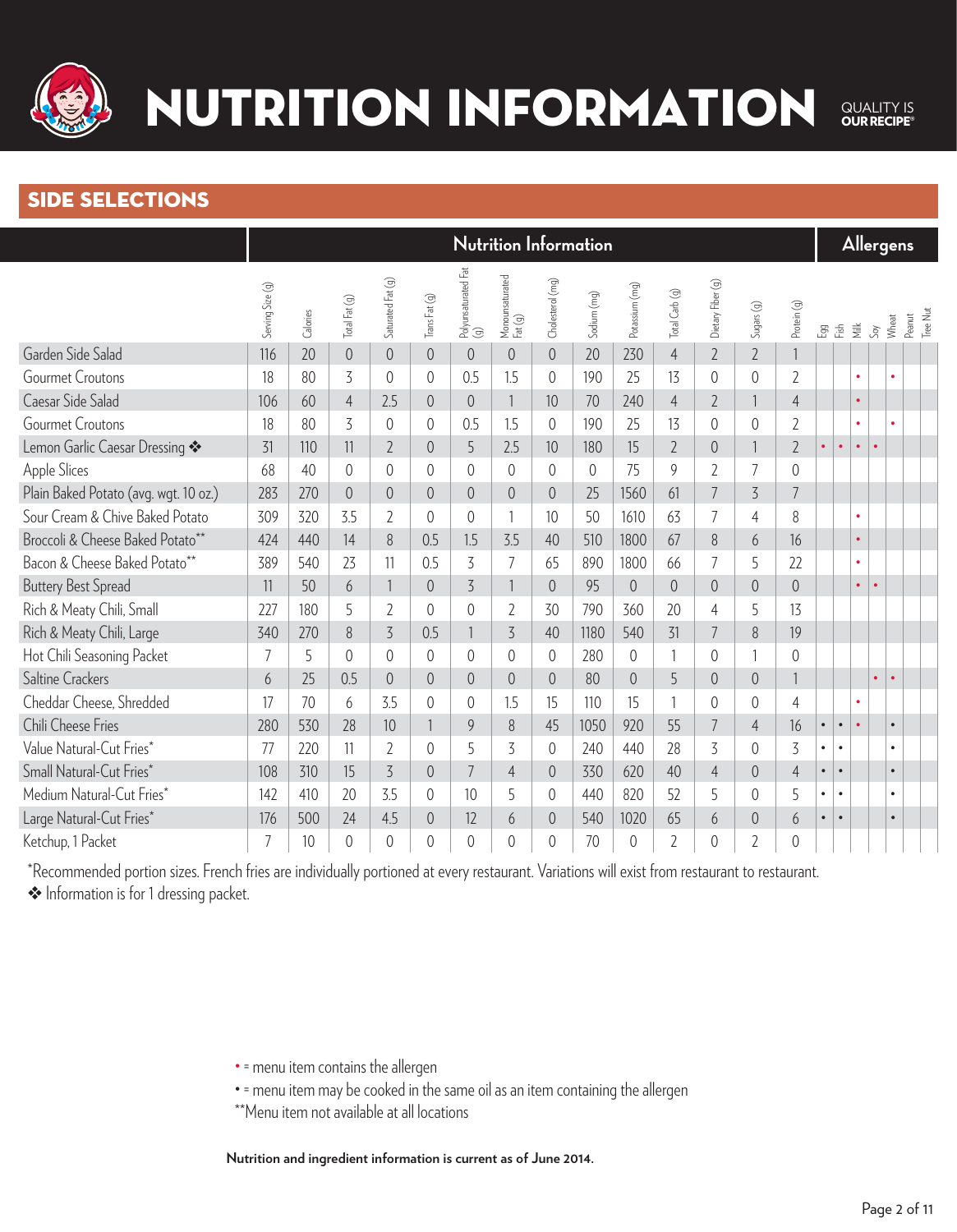

### NUTRITION INFORMATION QUALITY IS<br> **OUR RECIPE®**

#### **BEVERAGES**

|                                                                 |                  |                |                |                   |                                                          |                            |                            |                  | Nutrition Information |                |                |                   |                 |                |     |                                  |           | <b>Allergens</b> |                    |
|-----------------------------------------------------------------|------------------|----------------|----------------|-------------------|----------------------------------------------------------|----------------------------|----------------------------|------------------|-----------------------|----------------|----------------|-------------------|-----------------|----------------|-----|----------------------------------|-----------|------------------|--------------------|
|                                                                 | Serving Size (g) | Calories       | Total Fat (g)  | Saturated Fat (g) | $\mathsf{T}$ ans $\mathsf{Fat}\left(\mathfrak{g}\right)$ | Polyunsaturated Fat<br>(g) | Monounsaturated<br>Fat (g) | Cholesterol (mg) | Sodium (mg)           | Potassium (mg) | Total Carb (g) | Dietary Fiber (g) | $S$ ugars $(g)$ | Protein (g)    | Egg | $\frac{5}{120}$<br>$\frac{1}{2}$ | $S_{0}$   | Wheat            | Tree Nut<br>Peanut |
| Redhead Roasters®Hot Coffee, Reqular                            | 369              | $\overline{0}$ | $\overline{0}$ | $\sqrt{a}$        | $\overline{0}$                                           | $\overline{0}$             | $\overline{0}$             | $\sqrt{a}$       | $0^+$                 | $\overline{0}$ | $\overline{0}$ | $\overline{0}$    | $\sqrt{0}$      | $\overline{0}$ |     |                                  |           |                  |                    |
| Lowfat White Milk                                               | 227              | 100            | 2.5            | 1.5               | $\overline{0}$                                           | $\overline{0}$             | 0.5                        | 10               | 115                   | 380            | 12             | $\sqrt{0}$        | 11              | 8              |     |                                  | $\bullet$ |                  |                    |
| Lowfat Chocolate Milk                                           | 227              | 120            | 2.5            | 1.5               | $\overline{0}$                                           | $\overline{0}$             | 0.5                        | 10               | 160                   | 380            | 18             | $\overline{0}$    | 17              | 8              |     |                                  | $\bullet$ |                  |                    |
| Juicy Juice <sup>®</sup> Apple Juice                            | 191              | 90             | $\overline{0}$ | $\mathbf 0$       | $\overline{0}$                                           | $\overline{0}$             | $\sqrt{a}$                 | $\overline{0}$   | 5                     | $\sqrt{0}$     | 22             | $\overline{0}$    | 20              | $\overline{0}$ |     |                                  |           |                  |                    |
| Diet Coke®, Small Cup                                           | 392              | $\overline{0}$ | $\overline{0}$ | $\sqrt{a}$        | $\overline{0}$                                           | $\overline{0}$             | $\overline{0}$             | $\overline{0}$   | $15+$                 | 35             | $\overline{0}$ | $\overline{0}$    | $\overline{0}$  | $\overline{0}$ |     |                                  |           |                  |                    |
| Sprite®, Small Cup                                              | 409              | 160            | 0              | $\overline{0}$    | $\overline{0}$                                           | $\overline{0}$             | $\overline{0}$             | $\overline{0}$   | $35+$                 | $\overline{0}$ | 43             | $\overline{0}$    | 43              | $\overline{0}$ |     |                                  |           |                  |                    |
| Coca-Cola®, Small Cup                                           | 409              | 160            | $\overline{0}$ | $\sqrt{a}$        | $\overline{0}$                                           | $\overline{0}$             | $\overline{0}$             | $\overline{0}$   | $0^+$                 | $\overline{0}$ | 44             | $\overline{0}$    | 44              | $\overline{0}$ |     |                                  |           |                  |                    |
| Minute Maid® Light Lemonade, Small Cup                          | 393              | 5              | 0              | $\mathbf 0$       | $\overline{0}$                                           | 0                          | 0                          | $\overline{0}$   | $5^+$                 | 140            |                | $\overline{0}$    | 0               | $\overline{0}$ |     |                                  |           |                  |                    |
| Hi-C <sup>®</sup> Flashin' Fruit Punch <sup>®</sup> , Small Cup | 410              | 170            | $\overline{0}$ | $\sqrt{0}$        | $\overline{0}$                                           | $\theta$                   | $\mathbf 0$                | $\overline{0}$   | $15+$                 | $\overline{0}$ | 46             | $\sqrt{0}$        | 46              | $\overline{0}$ |     |                                  |           |                  |                    |
| Barg's <sup>®</sup> Root Beer, Small Cup                        | 411              | 180            | 0              | $\sqrt{a}$        | 0                                                        | 0                          | 0                          | $\overline{0}$   | $40+$                 | 0              | 50             | $\overline{0}$    | 50              | $\overline{0}$ |     |                                  |           |                  |                    |
| Fanta <sup>®</sup> Orange, Small Cup                            | 411              | 180            | $\overline{0}$ | $\sqrt{a}$        | $\overline{0}$                                           | $\sqrt{0}$                 | $\boldsymbol{0}$           | $\overline{0}$   | $25^+$                | $\overline{0}$ | 49             | $\overline{0}$    | 49              | $\overline{0}$ |     |                                  |           |                  |                    |
| Pibb Xtra®, Small Cup                                           | 409              | 160            | $\Omega$       | $\sqrt{0}$        | $\theta$                                                 | $\theta$                   | 0                          | $\overline{0}$   | $25^+$                | 0              | 43             | $\theta$          | 43              | $\overline{0}$ |     |                                  |           |                  |                    |
| Coke Zero <sup>™</sup> , Small Cup                              | 409              | $\overline{0}$ | $\overline{0}$ | $\sqrt{a}$        | $\overline{0}$                                           | $\overline{0}$             | $\overline{0}$             | $\overline{0}$   | $5^+$                 | 75             | $\overline{0}$ | $\overline{0}$    | $\overline{0}$  | $\overline{0}$ |     |                                  |           |                  |                    |
| Dr Pepper®, Small Cup                                           | 391              | 160            | 0              | $\sqrt{0}$        | $\overline{0}$                                           | 0                          | $\sqrt{0}$                 | $\overline{0}$   | $40+$                 | $\overline{0}$ | 43             | $\overline{0}$    | 43              | $\overline{0}$ |     |                                  |           |                  |                    |
| <b>Brewed Unsweetened Iced Tea</b>                              | 258              | $\overline{0}$ | $\overline{0}$ | $\sqrt{0}$        | $\overline{0}$                                           | $\overline{0}$             | $\boldsymbol{0}$           | $\sqrt{0}$       | $10+$                 | 95             |                | $\overline{0}$    | $\overline{0}$  | $\overline{0}$ |     |                                  |           |                  |                    |
| <b>Brewed Sweetened Iced Tea</b>                                | 582              | 140            | $\overline{0}$ | $\sqrt{a}$        | $\overline{0}$                                           | $\overline{0}$             | $\sqrt{a}$                 | $\overline{0}$   | $15+$                 | 100            | 37             | $\overline{0}$    | 36              | $\overline{0}$ |     |                                  |           |                  |                    |
| Strawberry Tea, Small Cup                                       | 301              | 45             | $\overline{0}$ | $\sqrt{a}$        | $\overline{0}$                                           | $\overline{0}$             | $\overline{0}$             | $\overline{0}$   | $10+$                 | 120            | 11             | $\overline{0}$    | 10              | $\sqrt{0}$     |     |                                  |           |                  |                    |
| Nestlé® Pure Life® Bottled Water                                | 479              | $\overline{0}$ | 0              | $\sqrt{0}$        | $\overline{0}$                                           | 0                          | 0                          | $\overline{0}$   | $\theta$              | 0              | $\overline{0}$ | $\sqrt{0}$        | 0               | $\overline{0}$ |     |                                  |           |                  |                    |
| All Natural Lemonade, Small Cup                                 | 288              | 150            | $\overline{0}$ | $\sqrt{a}$        | $\theta$                                                 | $\overline{0}$             | $\overline{0}$             | $\sqrt{0}$       | $15+$                 | 20             | 37             | $\overline{0}$    | 35              | $\sqrt{0}$     |     |                                  |           |                  |                    |
| Strawberry Lemonade, Small Cup                                  | 286              | 180            | 0              | $\mathbf 0$       | $\overline{0}$                                           | 0                          | 0                          | 0                | $15+$                 | 35             | 44             | 0                 | 42              | $\mathbf 0$    |     |                                  |           |                  |                    |

+The sodium value will vary based on the level of sodium in the local water supply.

• = menu item contains the allergen

• = menu item may be cooked in the same oil as an item containing the allergen

+The sodium value will vary based on the level of sodium in the local water supply.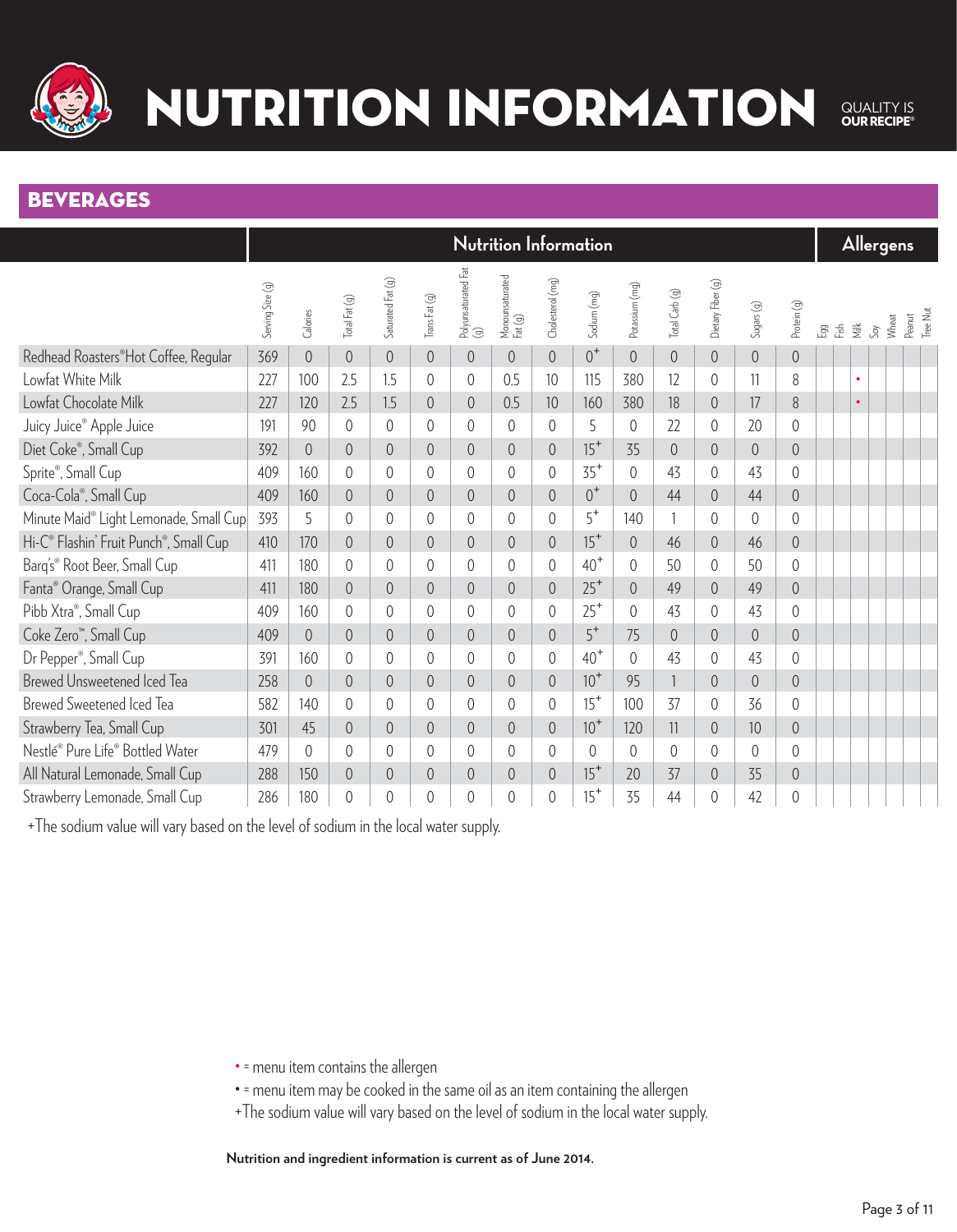

#### crispy chicken nuggets

|                                  |                  |          |                |                   |                |                            |                            |                  | <b>Nutrition Information</b> |                |                |                   |                |                |           |           |                  | <b>Allergens</b>       |        |                 |
|----------------------------------|------------------|----------|----------------|-------------------|----------------|----------------------------|----------------------------|------------------|------------------------------|----------------|----------------|-------------------|----------------|----------------|-----------|-----------|------------------|------------------------|--------|-----------------|
|                                  | Serving Size (g) | Calories | Total Fat (g)  | Saturated Fat (g) | Trans Fat (g)  | Polyunsaturated Fat<br>(g) | Monounsaturated<br>Fat (g) | Cholesterol (mg) | Sodium (mg)                  | Potassium (mg) | Total Carb (g) | Dietary Fiber (g) | Sugars(g)      | Protein (g)    | Egg       | Esh       | $\breve{\equiv}$ | Wheat<br>$\mathcal{S}$ | Peanut | <b>Tree Nut</b> |
| 4-Piece Chicken Nuggets          | 60               | 180      | 12             | 2.5               | $\overline{0}$ | 5                          | 3.5                        | 30               | 350                          | 115            | 10             |                   | $\overline{0}$ | $\overline{9}$ | $\bullet$ | $\bullet$ |                  |                        |        |                 |
| 4-Piece Spicy Chicken Nuggets    | 60               | 170      | 11             | 2.5               | $\theta$       | 4.5                        | 3                          | 30               | 500                          | 135            | 9              |                   |                | 10             | ٠         | $\bullet$ |                  | ٠                      |        |                 |
| 6-Piece Chicken Nuggets          | 90               | 270      | 18             | $\overline{4}$    | $\overline{0}$ | 8                          | 5                          | 45               | 520                          | 170            | 14             |                   | 0              | 14             | $\bullet$ | $\bullet$ |                  |                        |        |                 |
| 6-Piece Spicy Chicken Nuggets    | 90               | 260      | 17             | 3.5               | $\theta$       |                            | 4.5                        | 45               | 750                          | 200            | 14             |                   |                | 15             | ٠         | $\bullet$ |                  | $\bullet$              |        |                 |
| 10-Piece Chicken Nuggets         | 150              | 450      | 30             | $\overline{7}$    | $\overline{0}$ | 13                         | 9                          | 75               | 870                          | 290            | 24             | $\overline{2}$    | $\overline{0}$ | 23             | $\bullet$ | $\bullet$ |                  |                        |        |                 |
| 10-Piece Spicy Chicken Nuggets** | 149              | 430      | 28             | 6                 | $\theta$       | 11                         | 8                          | 80               | 1240                         | 340            | 23             |                   |                | 25             | ٠         | $\bullet$ |                  |                        |        |                 |
| <b>Barbecue Dipping Sauce</b>    | 28               | 45       | $\overline{0}$ | $\sqrt{a}$        | $\overline{0}$ | 0                          | $\overline{0}$             | $\overline{0}$   | 120                          | 75             | 11             | $\overline{0}$    | $\overline{4}$ | $\overline{0}$ |           |           |                  |                        |        |                 |
| Sweet & Sour Dipping Sauce       | 28               | 50       |                | $\theta$          | $\theta$       | $\Omega$                   | 0                          | $\theta$         | 120                          | 20             | 12             | $\overline{0}$    | 10             | $\theta$       |           |           |                  |                        |        |                 |
| Honey Mustard Dipping Sauce      | 28               | 80       | 6              |                   | $\overline{0}$ | 3.5                        | 1.5                        | 10               | 220                          | 15             |                | $\overline{0}$    | $\overline{5}$ | $\overline{0}$ |           |           |                  |                        |        |                 |
| Buttermilk Ranch Dipping Sauce   | 28               | 120      | 12             | 1.5               | 0              |                            | 2.5                        | 10               | 240                          | 20             | 3              | C                 | C.             | $\overline{0}$ | $\bullet$ |           | $\bullet$        | $\bullet$              |        |                 |

• = menu item contains the allergen

- = menu item may be cooked in the same oil as an item containing the allergen
- \*\*Menu item not available at all locations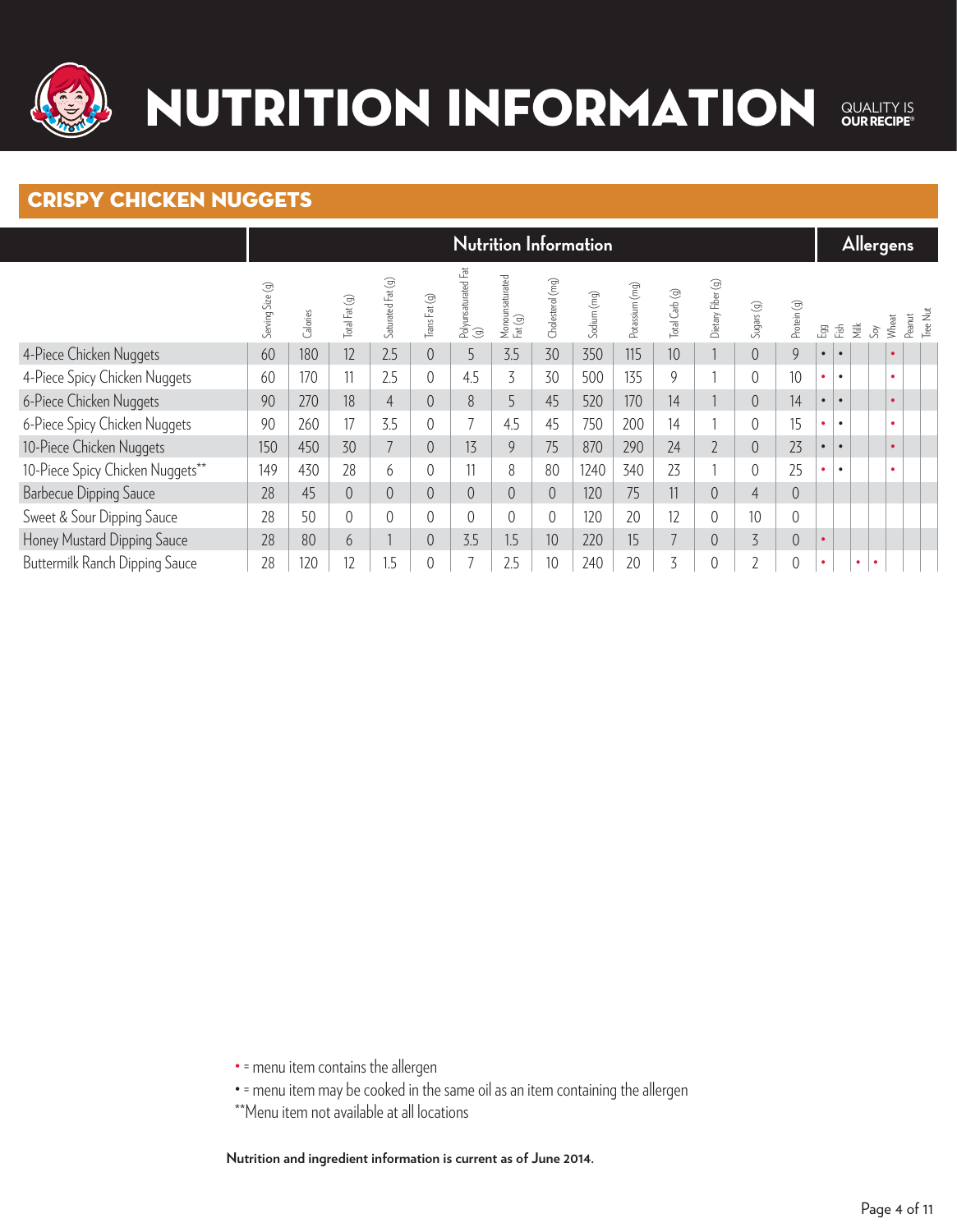

# NUTRITION INFORMATION

QUALITY IS<br> **OUR RECIPE®** 

#### **SANDWICHES**

|                                          |                  |          |                |                   |                |                            |                            |                  | Nutrition Information |                |                |                   |                |             |               |           |               |           | <u>Allerg</u> ens |          |
|------------------------------------------|------------------|----------|----------------|-------------------|----------------|----------------------------|----------------------------|------------------|-----------------------|----------------|----------------|-------------------|----------------|-------------|---------------|-----------|---------------|-----------|-------------------|----------|
|                                          | Serving Size (g) | Calories | Total Fat (g)  | Saturated Fat (g) | Trans Fat (g)  | Polyunsaturated Fat<br>(g) | Monounsaturated<br>Fat (g) | Cholesterol (mg) | Sodium (mg)           | Potassium (mg) | Total Carb (g) | Dietary Fiber (g) | Sugars (g)     | Protein (g) | .<br>만<br>Eif |           | $\frac{1}{2}$ | $S_{0}$   | Peanut<br>Wheat   | Tree Nut |
| Jr. Hamburger                            | 105              | 260      | 10             | $\overline{4}$    | 0.5            |                            | $\overline{4}$             | 40               | 630                   | 190            | 25             | $\overline{2}$    | 5              | 15          |               |           |               |           |                   |          |
| Jr. Cheeseburger                         | 116              | 290      | 13             | 6                 | $\mathbf{1}$   | $\mathbf{1}$               | 5                          | 50               | 830                   | 210            | 26             | $\overline{2}$    | 6              | 16          |               |           | $\bullet$     | $\bullet$ | $\bullet$         |          |
| Jr. Bacon Cheeseburger                   | 151              | 390      | 22             | 8                 | $\mathbf{1}$   | 5                          | 8                          | 65               | 850                   | 320            | 26             | $\overline{2}$    | 5              | 20          | $\bullet$     |           | $\bullet$     |           |                   |          |
| Jr. Cheeseburger Deluxe                  | 159              | 350      | 19             | $\overline{7}$    | $\mathbf{1}$   | 4.5                        | 6                          | 55               | 860                   | 280            | 28             | $\overline{2}$    | $\overline{7}$ | 17          |               |           | $\bullet$     |           |                   |          |
| Double Stack™                            | 172              | 460      | 25             | 12                | 1.5            | $\overline{1}$             | 9                          | 100              | 1280                  | 360            | 27             | $\overline{2}$    | 6              | 29          |               |           | $\bullet$     |           |                   |          |
| 1/4 lb.* Single w/ Cheese                | 247              | 580      | 31             | 13                | 1.5            | 4.5                        | 11                         | 100              | 1220                  | 450            | 42             | 3                 | 10             | 30          |               |           | $\bullet$     |           |                   |          |
| 1/2 lb.* Double w/ Cheese                | 329              | 820      | 47             | 20                | 2.5            | 5                          | 18                         | 170              | 1510                  | 680            | 42             | $\overline{3}$    | 10             | 48          | $\bullet$     |           | $\bullet$     | $\bullet$ | $\bullet$         |          |
| 3/4 lb.* Triple w/ Cheese                | 423              | 1090     | 66             | 29                | $\overline{4}$ | 5                          | 26                         | 255              | 1990                  | 930            | 43             | 3                 | 11             | 69          |               |           | $\bullet$     | $\bullet$ | $\bullet$         |          |
| Baconator®                               | 295              | 940      | 57             | 23                | 2.5            | $\overline{7}$             | 22                         | 200              | 1850                  | 710            | 41             | $\overline{2}$    | 9              | 57          | $\bullet$     |           | $\bullet$     | $\bullet$ | $\bullet$         |          |
| Son of Baconator®                        | 211              | 660      | 38             | 15                | 1.5            | 6                          | 14                         | 125              | 1640                  | 470            | 41             | $\overline{2}$    | 9              | 38          | ۰             |           | $\bullet$     | $\bullet$ | $\bullet$         |          |
| Pretzel Bacon Cheeseburger               | 265              | 680      | 37             | 16                | 1.5            | $\overline{4}$             | 14                         | 115              | 1090                  | 540            | 46             | $\overline{2}$    | $\overline{7}$ | 36          | $\bullet$     |           | $\bullet$     | $\bullet$ | $\bullet$         |          |
| Ultimate Chicken Grill Sandwich          | 231              | 370      | $\overline{7}$ | 1.5               | $\overline{0}$ | 3.5                        | $\overline{2}$             | 95               | 880                   | 580            | 43             | $\overline{3}$    | 9              | 34          | $\bullet$     |           |               | $\bullet$ | $\bullet$         |          |
| Spicy Chicken Sandwich                   | 244              | 510      | 20             | $\overline{4}$    | $\overline{0}$ | 10                         | 4.5                        | 65               | 1130                  | 490            | 55             | $\overline{4}$    | $\overline{7}$ | 29          | $\bullet$     | $\bullet$ |               |           |                   |          |
| Homestyle Chicken Sandwich               | 247              | 510      | 20             | $\overline{4}$    | $\overline{0}$ | 10                         | 4.5                        | 70               | 1200                  | 500            | 54             | $\overline{4}$    | 8              | 29          | $\bullet$     | $\bullet$ |               |           | ٠                 |          |
| Asiago Ranch Club w/ Homestyle Chicken   | 284              | 670      | 32             | 9                 | $\overline{0}$ | 13                         | 9                          | 100              | 1610                  | 600            | 57             | $\overline{4}$    | 9              | 38          | $\bullet$     | $\bullet$ | $\bullet$     |           | $\bullet$         |          |
| Asiago Ranch Club w/ Grilled Chicken     | 265              | 530      | 21             | $\overline{7}$    | $\overline{0}$ | $\overline{7}$             | 6                          | 130              | 1250                  | 670            | 43             | $\overline{2}$    | 8              | 42          |               |           | $\bullet$     |           |                   |          |
| Asiago Ranch Club w/ Spicy Chicken       | 282              | 660      | 32             | 9                 | 0.5            | 13                         | 9                          | 100              | 1540                  | 590            | 57             | 4                 | 8              | 37          | $\bullet$     | $\bullet$ | $\bullet$     |           |                   |          |
| Pretzel Pub Sandwich w/Homestyle Chicken | 297              | 650      | 29             | 10                | 0.5            | 9                          | 8                          | 95               | 1450                  | 570            | 62             | 3                 | 8              | 35          | $\bullet$     | $\bullet$ | $\bullet$     |           | $\bullet$         |          |
| Pretzel Pub Sandwich w/ Grilled Chicken  | 289              | 520      | 18             | 8                 | $\overline{0}$ | 3.5                        | 5                          | 120              | 1090                  | 670            | 49             | $\overline{2}$    | $\overline{7}$ | 40          | $\bullet$     |           | $\bullet$     | $\bullet$ | $\bullet$         |          |
| Pretzel Pub Sandwich w/Spicy Chicken     | 305              | 650      | 29             | 10                | 0.5            | 9                          | 8                          | 90               | 1380                  | 590            | 63             | 4                 | $\overline{7}$ | 35          | $\bullet$     | $\bullet$ | $\bullet$     |           | $\bullet$         |          |
| Premium Cod Sandwich**                   | 188              | 480      | 23             | $\overline{4}$    | $\overline{0}$ | 8                          | 3.5                        | 40               | 970                   | 110            | 51             | $\overline{3}$    | 6              | 18          | ۰             | $\bullet$ |               |           |                   |          |
| Crispy Chicken Sandwich                  | 132              | 350      | 19             | 3.5               | $\overline{0}$ | 9                          | 4.5                        | 35               | 620                   | 200            | 34             | $\overline{3}$    | 4              | 13          | $\bullet$     | $\bullet$ |               |           |                   |          |
| Crispy Chicken Caesar Wrap               | 147              | 410      | 24             | $\overline{7}$    | $\overline{0}$ | 10                         | 6                          | 40               | 910                   | 200            | 31             | $\overline{2}$    |                | 16          | $\bullet$     | $\bullet$ | $\bullet$     |           |                   |          |
| Grilled Chicken Go Wrap                  | 127              | 260      | 10             | 3.5               | $\overline{0}$ | 3.5                        | 2.5                        | 55               | 740                   | 270            | 25             | $\mathbf{1}$      | 3              | 19          |               |           | ۰             |           |                   |          |
| Homestyle Chicken Go Wrap                | 136              | 340      | 17             | 5                 | $\overline{0}$ | $\overline{7}$             | $\overline{4}$             | 45               | 910                   | 230            | 30             | 1                 |                | 17          | $\bullet$     | $\bullet$ | $\bullet$     |           |                   |          |
| Spicy Chicken Go Wrap                    | 135              | 330      | 16             | 5                 | $\overline{0}$ | $\overline{7}$             | 4                          | 40               | 870                   | 220            | 30             |                   |                | 17          | $\bullet$     | $\bullet$ | $\bullet$     |           |                   |          |

\*Approximate weight before cooking.

*Menu items in italic type are on premium buns that are toasted in a common toaster with products that contain egg and milk.*

- = menu item contains the allergen
- = menu item may be cooked in the same oil as an item containing the allergen
- \*\*Menu item not available at all locations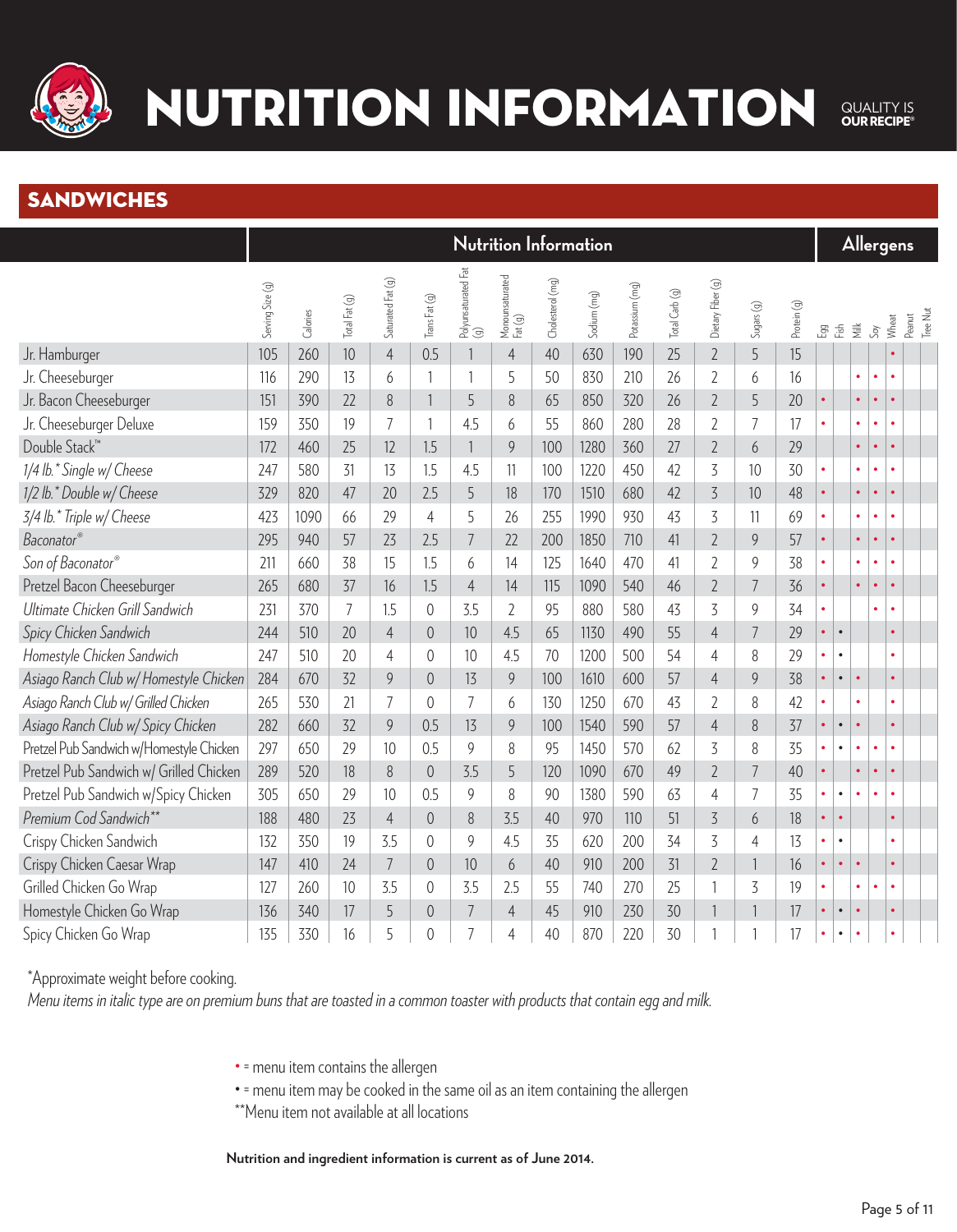

### sandwich components

|                                                                                                                          | Nutrition Information |                  |                |                   |                |                            |                            |                  |                  |                |                |                   |                 |                |           |           |                                        | Allergens |                    |
|--------------------------------------------------------------------------------------------------------------------------|-----------------------|------------------|----------------|-------------------|----------------|----------------------------|----------------------------|------------------|------------------|----------------|----------------|-------------------|-----------------|----------------|-----------|-----------|----------------------------------------|-----------|--------------------|
| For your custom sandwich order, add<br>or subtract the nutritional value of any<br>of the following to the totals above. | Serving Size (g)      | Calories         | Total Fat (g)  | Saturated Fat (g) | Trans Fat (g)  | Polyunsaturated Fat<br>(g) | Monounsaturated<br>Fat (g) | Cholesterol (mg) | Sodium (mg)      | Potassium (mg) | Total Carb (g) | Dietary Fiber (g) | $S$ ugars $(g)$ | Protein (g)    |           |           | $B\ddot{a} \ddot{b} \ddot{c} \ddot{c}$ | Wheat     | Tree Nut<br>Peanut |
| Jr. Hamburger Patty                                                                                                      | 45                    | 120              | $8\,$          | 3.5               | 0.5            | $\mathbf 0$                | 3.5                        | 40               | 260              | 130            | $\mathbf 0$    | $\overline{0}$    | $\overline{0}$  | 10             |           |           |                                        |           |                    |
| 1/4 lb.* Hamburger Patty                                                                                                 | 82                    | 240              | 16             | $\overline{7}$    | 1              | $\overline{0}$             | $\overline{7}$             | 70               | 290              | 230            | $\overline{0}$ | $\overline{0}$    | $\overline{0}$  | 18             |           |           |                                        |           |                    |
| Grilled Chicken Breast                                                                                                   | 106                   | 130              | 1.5            | $\mathbf 0$       | $\overline{0}$ | $\overline{0}$             | 0.5                        | 90               | 470              | 390            | $\overline{3}$ | $\overline{0}$    | $\overline{0}$  | 27             |           |           |                                        |           |                    |
| Spicy Chicken Breast                                                                                                     | 122                   | 260              | 12             | 2.5               | $\overline{0}$ | 6                          | 3                          | 60               | 760              | 310            | 17             | $\mathbf{1}$      | $\theta$        | 21             | ò.        | $\bullet$ |                                        |           |                    |
| Homestyle Chicken Breast                                                                                                 | 125                   | 270              | 12             | 2.5               | $\overline{0}$ | 6                          | $\overline{3}$             | 65               | 840              | 320            | 17             | $\mathbf{1}$      | $\mathbf{1}$    | 22             | $\bullet$ | $\bullet$ |                                        |           |                    |
| Crispy Chicken Patty                                                                                                     | 66                    | 180              | 11             | 2.5               | 0              | 5                          | $\overline{5}$             | 30               | 370              | 130            | 10             | 1                 | $\overline{0}$  | 9              | ۰         | $\bullet$ |                                        | $\bullet$ |                    |
| Cod Fillet**                                                                                                             | 83                    | 180              | 9              | $\overline{2}$    | $\overline{0}$ | $\overline{0}$             | $\overline{0}$             | 30               | 480              | $\mathbf 0$    | 14             | $\mathbf{1}$      | $\sqrt{0}$      | 11             |           | $\bullet$ |                                        | $\bullet$ |                    |
| Sandwich Bun                                                                                                             | 44                    | 120              | 1.5            | $\mathbf 0$       | $\mathbf 0$    | 0.5                        | $\sqrt{0}$                 | $\sqrt{0}$       | 220              | 45             | 23             | $\mathbf{1}$      | $\overline{4}$  | $\overline{4}$ |           |           |                                        |           |                    |
| Premium Bun, Toasted                                                                                                     | 68                    | 190              | $\overline{2}$ | $\overline{0}$    | $\sqrt{0}$     | $\overline{\phantom{a}}$   | $\overline{0}$             | $\overline{0}$   | 330              | 75             | 36             | $\overline{2}$    | 6               | $\overline{7}$ |           |           |                                        |           |                    |
| Pretzel Bun, Toasted                                                                                                     | 87                    | 230              | 4.5            | $\overline{2}$    | $\sqrt{0}$     | 0.5                        | 1.5                        | $\sqrt{0}$       | 310              | 85             | 40             | $\mathbf{1}$      | 3               | $\overline{7}$ |           |           |                                        |           |                    |
| <b>Tortilla</b>                                                                                                          | 43                    | 120              | 3.5            | 1                 | $\sqrt{0}$     | 1.5                        | 0.5                        | $\sqrt{a}$       | 380              | 25             | 20             | $\overline{0}$    | $\overline{0}$  | $\overline{5}$ |           |           |                                        |           |                    |
| American Cheese                                                                                                          | 11                    | 40               | 3.5            | $\overline{2}$    | $\mathbf 0$    | $\theta$                   | 1                          | 10               | 190              | 20             | $\mathbf{1}$   | $\overline{0}$    | $\sqrt{0}$      | $\overline{2}$ |           |           | $\bullet$                              |           |                    |
| <b>Cheddar Cheese Slice</b>                                                                                              | 19                    | 80               | 6              | 3.5               | $\overline{0}$ | $\overline{0}$             | $\overline{2}$             | 20               | 120              | 20             | $\sqrt{a}$     | $\overline{0}$    | $\mathbf 0$     | 5              |           |           | $\bullet$                              |           |                    |
| Muenster Cheese Slice                                                                                                    | 21                    | 80               | 6              | $\overline{4}$    | $\overline{0}$ | $\mathbf 0$                | $\overline{2}$             | 20               | 140              | 25             | $\overline{0}$ | $\overline{0}$    | $\overline{0}$  | 5              |           |           | $\bullet$                              |           |                    |
| Cheddar Cheese, Shredded                                                                                                 | 9                     | 35               | $\overline{5}$ | $\overline{2}$    | $\overline{0}$ | $\theta$                   | $\mathbf{1}$               | 10               | 55               | 10             | $\sqrt{0}$     | $\overline{0}$    | $\overline{0}$  | $\overline{2}$ |           |           | $\bullet$                              |           |                    |
| Asiago Cheese                                                                                                            | 14                    | 50               | $\overline{4}$ | 2.5               | $\overline{0}$ | $\theta$                   | 1                          | 15               | 100              | 15             | 1              | $\overline{0}$    | $\overline{0}$  | $\overline{3}$ |           |           |                                        |           |                    |
| Applewood Smoked Bacon - 1 strip                                                                                         | $\overline{4}$        | 20               | 1.5            | 0.5               | $\overline{0}$ | $\theta$                   |                            | 5                | 75               | 25             | $\overline{0}$ | $\theta$          | $\overline{0}$  | $\overline{2}$ |           |           |                                        |           |                    |
| Mayonnaise                                                                                                               | $\overline{7}$        | 50               | 5              | 1                 | $\sqrt{0}$     | 3                          |                            | 5                | 30               | $\sqrt{0}$     | $\mathbf 0$    | $\overline{0}$    | $\overline{0}$  | $\overline{0}$ |           |           |                                        |           |                    |
| Ketchup                                                                                                                  | $\overline{7}$        | 10               | $\overline{0}$ | $\overline{0}$    | $\overline{0}$ | $\overline{0}$             | $\overline{0}$             | $\overline{0}$   | 70               | $\sqrt{a}$     | $\overline{2}$ | $\overline{0}$    | $\overline{2}$  | $\overline{0}$ |           |           |                                        |           |                    |
| Mustard                                                                                                                  | 3                     | $\overline{0}$   | $\overline{0}$ | $\overline{0}$    | $\overline{0}$ | $\theta$                   | $\overline{0}$             | $\overline{0}$   | 30               | $\overline{0}$ | $\sqrt{0}$     | $\overline{0}$    | $\overline{0}$  | $\overline{0}$ |           |           |                                        |           |                    |
| Smoky Honey Mustard                                                                                                      | 10                    | 45               | 3.5            | 0.5               | $\overline{0}$ | $\overline{2}$             | 1                          | 5                | 75               | 15             | $\overline{5}$ | $\overline{0}$    | $\overline{2}$  | $\sqrt{0}$     | $\bullet$ |           |                                        | $\bullet$ |                    |
| Ranch Sauce                                                                                                              | 17                    | 80               | $\mathcal{G}$  | 1.5               | $\mathbf 0$    | 5                          | $\overline{2}$             | 10               | 110              | 15             | $\mathbf{1}$   | $\overline{0}$    | 1               | $\mathbf{1}$   | $\bullet$ |           |                                        |           |                    |
| Tartar Sauce**                                                                                                           | 21                    | 110              | 12             | $\overline{2}$    | $\sqrt{a}$     | $\overline{7}$             | $\overline{5}$             | 10               | 150              | 15             | $\sqrt{a}$     | $\overline{0}$    | $\overline{0}$  | $\overline{0}$ | $\bullet$ |           |                                        |           |                    |
| Crinkle Cut Pickles - 3 each                                                                                             | 9                     | $\sqrt{0}$       | $\sqrt{a}$     | 0                 | $\sqrt{0}$     | $\sqrt{0}$                 | $\mathbf 0$                | $\theta$         | 110              | 5              | $\sqrt{0}$     | $\overline{0}$    | 0               | $\mathbf 0$    |           |           |                                        |           |                    |
| Iceberg Lettuce Leaf                                                                                                     | 15                    | $\boldsymbol{0}$ | $\sqrt{a}$     | $\mathbf 0$       | $\overline{0}$ | $\mathbf 0$                | $\boldsymbol{0}$           | $\sqrt{0}$       | $\boldsymbol{0}$ | 20             | $\overline{0}$ | $\overline{0}$    | $\mathbf 0$     | $\overline{0}$ |           |           |                                        |           |                    |
| Tomato - 1 slice                                                                                                         | 32                    | 5                | $\overline{0}$ | 0                 | $\overline{0}$ | $\overline{0}$             | $\overline{0}$             | $\overline{0}$   | $\theta$         | 75             | $\mathbf{1}$   | $\overline{0}$    |                 | $\overline{0}$ |           |           |                                        |           |                    |
| Red Onion - 2 rings                                                                                                      | $\overline{4}$        | $\overline{0}$   | $\overline{0}$ | $\overline{0}$    | $\overline{0}$ | $\overline{0}$             | 0                          | $\overline{0}$   | $\overline{0}$   | 5              | $\overline{0}$ | $\overline{0}$    | $\overline{0}$  | $\overline{0}$ |           |           |                                        |           |                    |

\*Approximate weight before cooking.

*Menu item is toasted in a common toaster with products that contain egg and milk.*

- = menu item contains the allergen
- = menu item may be cooked in the same oil as an item containing the allergen
- \*\*Menu item not available at all locations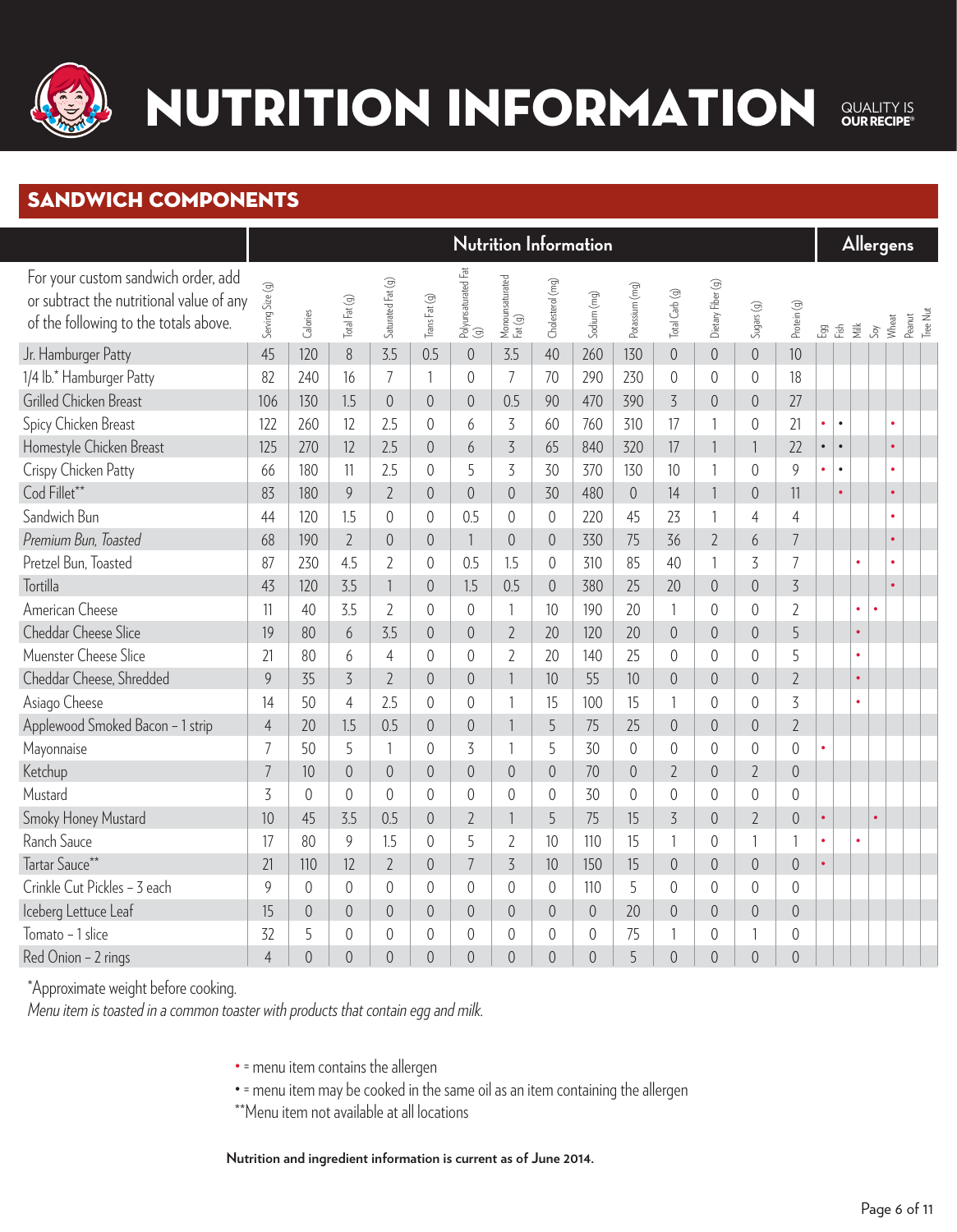

#### Frosty™ Dairy Desserts

|                                  |                  |          |                 |                   |                |                            | <b>Nutrition Information</b> |                  |             |                |                |                   |           |                 |             |           |               | <b>Allergens</b> |                    |
|----------------------------------|------------------|----------|-----------------|-------------------|----------------|----------------------------|------------------------------|------------------|-------------|----------------|----------------|-------------------|-----------|-----------------|-------------|-----------|---------------|------------------|--------------------|
|                                  | Serving Size (g) | Calories | Total Fat (g)   | Saturated Fat (g) | Trans Fat (g)  | Polyunsaturated Fat<br>(g) | Monounsaturated<br>Fat (g)   | Cholesterol (mg) | Sodium (mg) | Potassium (mg) | Total Carb (g) | Dietary Fiber (g) | Sugars(g) | Protein (g)     | Fish<br>Lgg | 薹         | $\mathcal{S}$ | Wheat            | Tree Nut<br>Peanut |
| Classic Frosty, Chocolate, Small | 247              | 340      | 9               | 6                 | $\overline{0}$ | $\overline{0}$             | $\overline{2}$               | 35               | 160         | 640            | 56             | $\overline{3}$    | 46        | 9               |             | $\bullet$ |               |                  |                    |
| Classic Frosty, Vanilla, Small   | 244              | 330      | 8               | 5                 | $\Omega$       |                            | $\overline{2}$               | 35               | 160         | 550            | 55             | $\Omega$          | 47        | 9               |             | $\bullet$ |               |                  |                    |
| Chocolate Frosty Shake, Small    | 342              | 540      | 13 <sup>°</sup> | 8                 |                | $\overline{0}$             | $\overline{2}$               | 45               | 210         | 600            | 98             | $\overline{0}$    | 88        | 10              |             | $\bullet$ |               |                  |                    |
| Chocolate Frosty Shake, Large    | 496              | 810      | 16              | 10                |                |                            | 2.5                          | 60               | 310         | 810            | 153            | $\overline{0}$    | 139       | 13              |             | $\bullet$ |               |                  |                    |
| Strawberry Frosty Shake, Small   | 341              | 520      | 12              | 8                 |                | 0                          | $\overline{2}$               | 45               | 180         | 630            | 91             |                   | 81        | 10 <sup>°</sup> |             | $\bullet$ |               |                  |                    |
| Strawberry Frosty Shake, Large   | 491              | 750      | 15              | 10                |                |                            | 2.5                          | 60               | 240         | 880            | 139            |                   | 125       | 13              |             | $\bullet$ |               |                  |                    |
| Caramel Frosty Shake, Small      | 338              | 600      | 14              | 9                 | 0.5            | $\overline{0}$             | 2.5                          | 55               | 280         | 640            | 107            | $\overline{0}$    | 81        | 11              |             | $\bullet$ |               |                  |                    |
| Caramel Frosty Shake, Large      | 486              | 900      | 20              | 13                |                | 0.5                        | $\overline{4}$               | 75               | 430         | 890            | 167            | $\theta$          | 122       | 15              |             | $\bullet$ |               |                  |                    |
| Chocolate Frosty Waffle Cone     | 170              | 300      | 6               | 3.5               | $\overline{0}$ | 0.5                        | 1.5                          | 20               | 160         | 400            | 54             | $\overline{2}$    | 35        | 7               |             | $\bullet$ | $\bullet$     |                  |                    |
| Vanilla Frosty Waffle Cone       | 163              | 290      | 6               | 3.5               | 6              | 0.5                        |                              | 20               | 160         | 330            | 53             |                   | 34        |                 |             | $\bullet$ | $\bullet$     |                  |                    |

• = menu item contains the allergen

• = menu item may be cooked in the same oil as an item containing the allergen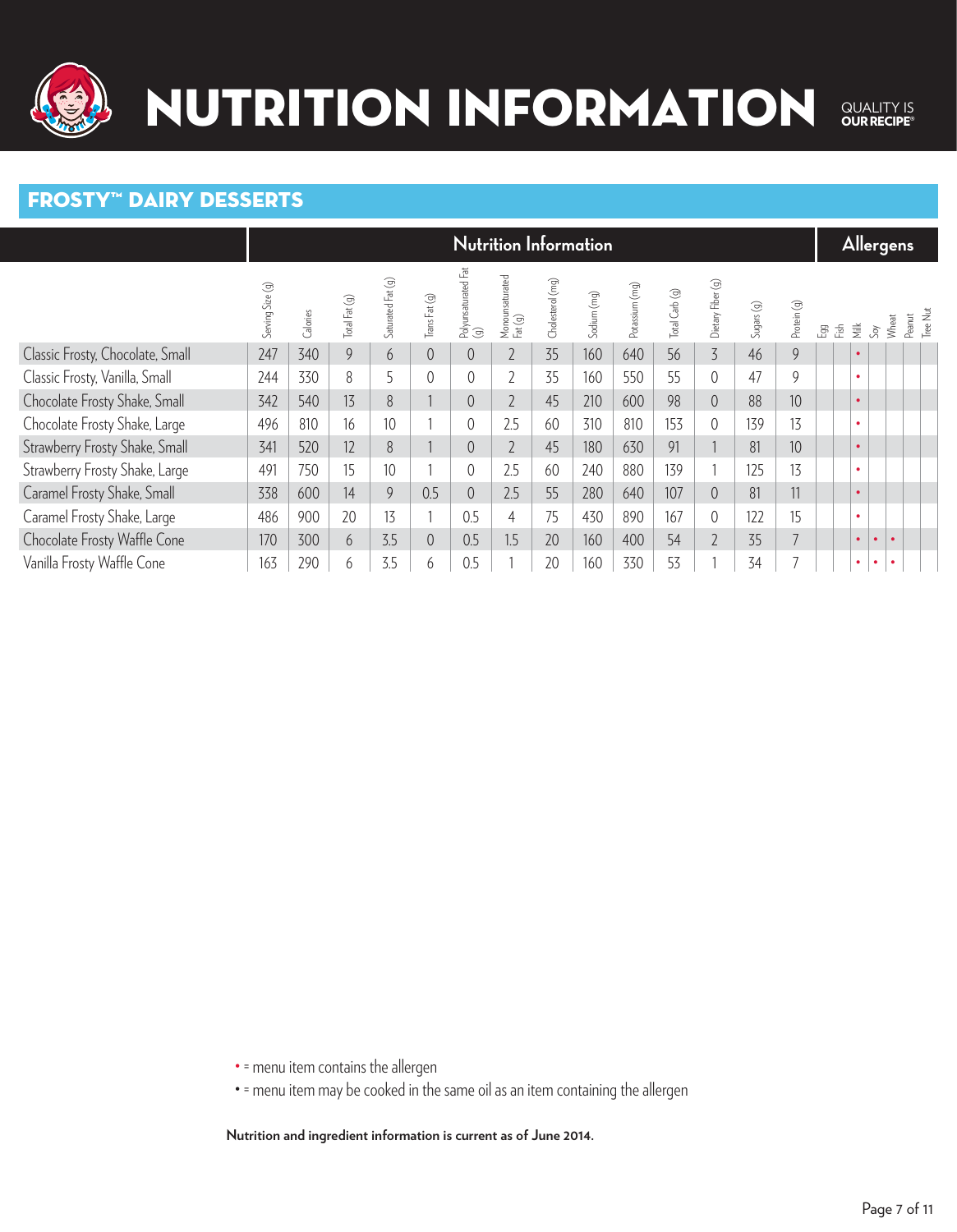

### NUTRITION INFORMATION QUALITY IS<br> **OUR RECIPE®**

### KIDS' MEAL

|                                              |                  |          |                 |                   |                |                            | <b>Nutrition Information</b> |                  |             |                |                |                   |                |                |           |                         |               | <b>Allergens</b> |           |                    |
|----------------------------------------------|------------------|----------|-----------------|-------------------|----------------|----------------------------|------------------------------|------------------|-------------|----------------|----------------|-------------------|----------------|----------------|-----------|-------------------------|---------------|------------------|-----------|--------------------|
|                                              | Serving Size (g) | Calories | Total Fat (g)   | Saturated Fat (g) | Trans Fat (g)  | Polyunsaturated Fat<br>(g) | Monounsaturated<br>Fat (g)   | Cholesterol (mg) | Sodium (mg) | Potassium (mg) | Total Carb (g) | Dietary Fiber (g) | Sugars(g)      | Protein (g)    | Egg       | $\overline{\mathbb{E}}$ | $\frac{1}{2}$ | $\mathcal{S}$    | Wheat     | Tree Nut<br>Peanut |
| Grilled Chicken Wrap                         | 127              | 260      | 10 <sup>°</sup> | 3.5               | $\overline{0}$ | 3.5                        | 2.5                          | 55               | 740         | 270            | 25             |                   | $\overline{5}$ | 19             |           |                         | $\bullet$     | $\bullet$        |           |                    |
| Hamburger                                    | 94               | 250      | 10 <sup>°</sup> | $\overline{4}$    | 0.5            |                            | 4                            | 40               | 530         | 180            | 25             |                   | 5              | 14             |           |                         |               |                  | ٠         |                    |
| Cheeseburger                                 | 106              | 290      | 13              | 6                 | 0.5            |                            | 5                            | 50               | 730         | 200            | 26             |                   | 6              | 16             |           |                         | $\bullet$     | $\bullet$        | $\bullet$ |                    |
| 4-Piece Chicken Nuggets                      | 60               | 180      | 12              | 2.5               | $\overline{0}$ | 5                          | 3.5                          | 30               | 350         | 115            | 10             |                   | 0              | 9              | $\bullet$ | $\bullet$               |               |                  | $\bullet$ |                    |
| <b>Apple Slices</b>                          | 68               | 40       |                 | $\overline{0}$    | $\overline{0}$ |                            | $\overline{0}$               | $\overline{0}$   | $\Omega$    | 75             | 9              | $\overline{2}$    | 7              | $\sqrt{0}$     |           |                         |               |                  |           |                    |
| Natural-Cut Fries*                           | 77               | 220      |                 | $\overline{2}$    | 0              |                            | 3                            | 0                | 240         | 440            | 28             | 3                 | 0              | 3              | ٠         | $\bullet$               |               |                  |           |                    |
| Juicy Juice <sup>®</sup> Apple Juice         | 191              | 90       |                 | $\sqrt{a}$        | $\theta$       |                            | $\overline{0}$               | $\overline{0}$   | 5           | $\overline{0}$ | 22             | $\overline{0}$    | 20             | $\overline{0}$ |           |                         |               |                  |           |                    |
| Nestlé® Pure Life® Bottled Water             | 479              | $\theta$ |                 | $\overline{0}$    | 0              |                            | 0                            | 0                | $\Omega$    | 0              | $\Omega$       | $\theta$          | 0              | $\theta$       |           |                         |               |                  |           |                    |
| Lowfat White Milk                            | 227              | 100      | 2.5             | 1.5               | $\overline{0}$ | $\overline{0}$             | 0.5                          | 10               | 115         | 380            | 12             | $\overline{0}$    | 11             | 8              |           |                         | $\bullet$     |                  |           |                    |
| Lowfat Chocolate Milk                        | 227              | 120      | 2.5             | 1.5               | $\overline{0}$ |                            | 0.5                          | 10               | 160         | 380            | 18             | $\overline{0}$    | 17             | 8              |           |                         | $\bullet$     |                  |           |                    |
| Classic Frosty <sup>™</sup> , Chocolate, Jr. | 143              | 200      | 5               | $\overline{5}$    | $\overline{0}$ | $\overline{0}$             |                              | 20               | 90          | 370            | 32             | $\overline{2}$    | 27             | 5              |           |                         | $\bullet$     |                  |           |                    |
| Classic Frosty, Vanilla, Jr.                 | 139              | 190      | 4.5             | 3                 | 0              |                            |                              | 20               | 90          | 310            | 32             | $\overline{0}$    | 27             | 5              |           |                         | $\bullet$     |                  |           |                    |

\*Recommended portion sizes. French fries are individually portioned at every restaurant. Variations will exist from restaurant to restaurant.

• = menu item contains the allergen

• = menu item may be cooked in the same oil as an item containing the allergen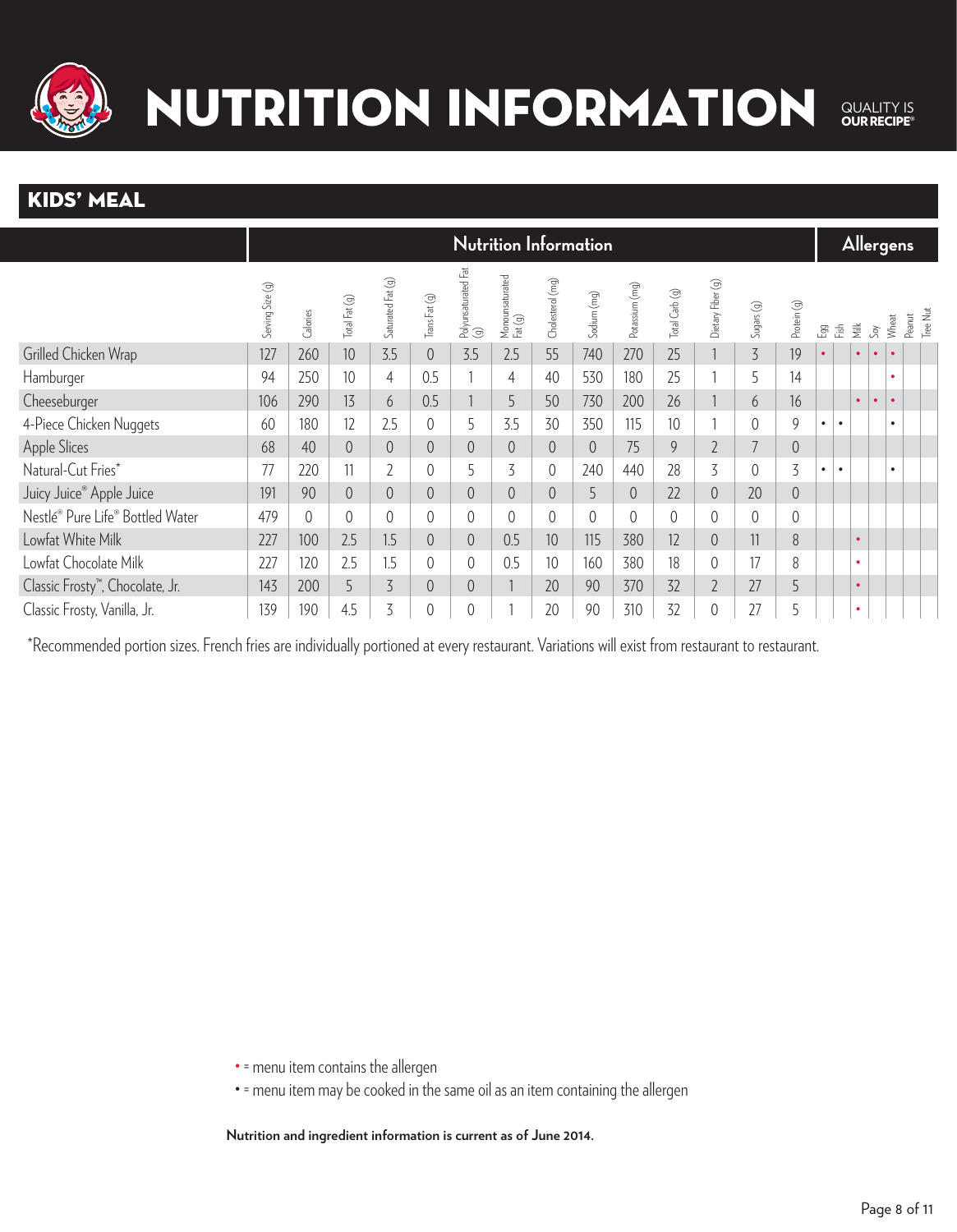# INGREDIENT INFORMATION SUALITY IS

American Cheese, Sliced: Cultured Milk, Water, Cream, Sodium Citrate, Salt, Sodium Phosphate, Citric Acid, Sorbic Acid (preservative), Artificial Color, Enzymes, Soy Lecithin. CONTAINS: MILK, SOY.

Apple Chunks: Fresh Apples, Calcium Ascorbate (to maintain freshness and color).

Apple Slices: Apples, Calcium Ascorbate (to maintain freshness and color).

Applewood Smoked Bacon: Pork Cured With: Water, Salt, Sugar, Sodium Phosphates, Sodium Erythorbate, Sodium Nitrite.

Artisan Muffin: Unbleached Wheat and Malted Barley Flour, Water, Whole Wheat Flour, Honey, Non-Fat Dried Milk, Salt, Palm Oil, Contains less than 2% of each of the following: Yeast, Natural Flavors, Baking Soda, Baking Powder. CONTAINS: MILK, WHEAT.

Asiago Cheese, Shaved: Pasteurized Milk, Cheese Cultures, Salt, Enzymes, Powdered Cellulose (to prevent caking). CONTAINS: MILK.

Asiago Cheese, Sliced: Pasteurized Milk, Cheese Culture, Salt, Enzymes. CON-TAINS: MILK.

Barbecue Dipping Sauce: High Fructose Corn Syrup, Tomato Paste, Water, Distilled White Vinegar, Molasses, Modified Corn Starch, Contains less than 2% of: Salt, Torula Yeast, Natural Smoke Flavor, Spices, Onion Powder, Sodium Benzoate (preservative), Garlic Powder.

BBQ Ranch Dressing: Water, Soybean Oil, Distilled Vinegar, Buttermilk, Molasses, Corn Syrup, Tomato Paste, Brown Sugar, Honey, Extra Virgin Olive Oil, Egg Yolk, Sea Salt, Sugar, Garlic (including dehydrated), Granular and Parmesan Cheese (pasteurized milk, cheese culture, salt, enzymes), Seasoning (salt, onion [dehydrated], garlic [dehydrated], sour cream solids [cream, nonfat milk, cultures], buttermilk solids, sugar, spice, whey solids, lactic and citric acids, parsley), Natural Flavors (including smoke flavor), Red Chili Peppers, Salt, Xanthan Gum, Onion (dehydrated), Spice, Caramel Color, Chili Powder (chili pepper, spices, garlic powder), Ancho Chili Pepper (dehydrated), Egg Whites, Dry Skim Milk, Citric Acid, Corn Oil, Lactic Acid. CONTAINS: EGG, MILK.

Barq's<sup>®</sup> Root Beer: Carbonated Water, High Fructose Corn Syrup, Caramel Color, Sodium Benzoate (to protect taste), Citric Acid, Caffeine, Artificial and Natural Flavors, Acacia.

Blue Cheese Crumbles: Blue Cheese (pasteurized milk, cheese cultures, salt, enzymes, penicillium Roquefort), Powdered Cellulose (to prevent caking), Natamycin (natural mold inhibitor). CONTAINS: MILK.

Brewed Iced Tea, Unsweetened: Orange Pekoe and Pekoe Cut Black Tea.

Brewed Iced Tea, Sweetened: Orange Pekoe and Pekoe Cut Black Tea, Sugar.

Bun, Premium Toasted: Enriched Flour (wheat flour, malted barley flour, niacin, iron, thiamine mononitrate, riboflavin, folic acid), Water, High Fructose Corn Syrup, Yeast, Wheat Gluten, Soy Oil, Contains 2% or less of the following: Salt, Dough Conditioners (may contain one or more of the following: sodium stearoyl lactylate, ascorbic acid, azodicarbonamide, mono and diglycerides, DATEM, calcium peroxide, calcium iodate, L-cysteine, enzymes), Yeast Nutrients (may contain one or more of the following: ammonium sulfate, monocalcium phosphate, ammonium chloride), Corn Maltodextrin, Medium Chain Triglycerides, Gum Arabic, Dextrin, Natural Flavors, Calcium Carbonate, Cultured Wheat Flour, Vinegar. CONTAINS: WHEAT.

Bun, Sandwich: Enriched Flour (wheat flour, malted barley flour, thiamine mononitrate, riboflavin, niacin, iron, folic acid), Water, High Fructose Corn Syrup, Vegetable Oil (contains one or more of the following: soybean, cottonseed, canola), Yeast, Salt, Wheat Gluten, Contains 2% or less of the following: Dough Conditioners (contains one or more of the following: sodium stearoyl lactylate, calcium stearoyl-2-lactylate, ascorbic acid, azodicarbonamide, mono and diglycerides, DATEM, enzymes), Yeast Nutrients (may contain one or more of the following: monocalcium phosphate, calcium sulfate, calcium carbonate, ammonium sulfate), Turmeric, Paprika, Annatto, Natural Flavor, Calcium Silicate, Calcium Propionate (preservative). CONTAINS:

Buttermilk Ranch Dipping Sauce: Soybean Oil, Water, Distilled White Vinegar, Buttermilk (cultured lowfat milk, milk, nonfat dry milk, salt, sodium citrate, vitamin a palmitate), Corn Syrup, Egg Yolks and Enzyme Modified Egg Yolks, Sugar, Contains 2% or Less of: Salt, Modified Corn Starch, Torula Yeast, Lactic Acid, Phosphoric Acid, Sodium Benzoate and Potassium Sorbate (preservatives), Garlic Powder, Polysorbate 60, Xanthan Gum, Onion Powder, Disodium Inosinate, Disodium Guanylate, Spice, Natural Flavor, Cultured Cream, Parsley (dehydrated), Enzyme Modified Milk, Calcium Disodium EDTA (to protect flavor), Propylene Glycol, Buttermilk Powder, Molasses, Soy Lecithin. CONTAINS: EGG, MILK, SOY. **WHFAT** 

Buttery Best Spread: Liquid and Partially Hydrogenated Soybean Oil, Water, Salt, Hydrogenated Soybean Oil, Vegetable Mono & Diglycerides, Pectin and Sodium Alginate, Natural and Artificial Flavors, Buttermilk Solids, Soy Lecithin, Potassium Sorbate (preservative), Citric Acid, Calcium Disodium EDTA (to protect flavor), Beta Carotene (color), Vitamin A Palmitate. CONTAINS: MILK, SOY.

Caesar Sauce: Soybean Oil, Water, Parmesan and Romano Cheese (part skim milk,

cheese cultures, salt, enzymes), Red Wine Vinegar, Egg Yolk, Extra Virgin Olive Oil, Lemon Juice Concentrate, Salt, Sugar, Garlic (dehydrated), Mustard Seed, Spices, Autolyzed Yeast Extract, Anchovies, Xanthan Gum, Distilled Vinegar, Molasses, Corn Syrup, Caramel Color, Tamarind, Natural Flavor. CONTAINS: EGGS, FISH (anchovies), MILK.

Caramel Frosty<sup>™</sup> Shake: Vanilla Frosty (milk, sugar, corn syrup, cream, whey, nonfat milk, guar gum, mono and diglycerides, cellulose gum, carrageenan, calcium sulfate, disodium phosphate, natural and artificial flavors, annatto extract, vitamin A palmitate), Caramel Sauce (corn syrup, water, high fructose corn syrup, sugar, nonfat milk, heavy cream, salt, pectin, natural flavor, disodium phosphate). CONTAINS: MILK.

Cheddar Cheese Slice: Cultured Pasteurized Milk, Salt, Enzymes, Annatto Color. CONTAINS: MILK.

Cheddar Cheese, Shredded: Cultured Pasteurized Milk, Salt, Enzymes, Artificial Color, Potato Starch and Powdered Cellulose (to prevent caking), Natamycin (natural mold inhibitor). CONTAINS: MILK.

Chili: Water, Chili Base (tomatoes, salt, citric acid, calcium chloride), Ground Beef, Vegetable Mix (onions, celery, green peppers), Chili Beans (beans, water, sugar, corn syrup, salt, natural flavorings, onion powder, calcium chloride), Kidney Beans (kidney beans, water, sugar, corn syrup, salt, natural flavorings, onion powder, calcium chloride, disodium EDTA [preservative]), Chili Seasoning (sugar, salt, modified corn starch, chili pepper, onion powder, spices, dextrose, garlic powder, citric acid, disodium inosinate & guanylate, xanthan gum, autolyzed yeast extract, soybean oil, caramel color, extractives of paprika, malic acid, red 40, natural and artificial flavor, silicon dioxide [anticaking agent]).

Chili Cheese Fries: Natural-Cut Fries (potatoes, vegetable oil [contains one or more of the following oils: canola, soybean, cottonseed, sunflower, corn], dextrose, sodium acid pyrophosphate [to maintain natural color]. cooked in vegetable oil [soybean oil, corn oil, cottonseed oil, hydrogenated soybean oil, natural flavor {vegetable}, citric acid {preservative}, dimethylpolysiloxane {anti-foaming agent}]. cooked in the same oil as menu items that contain wheat, egg, milk, and fish [where available]. seasoned with sea salt). Chili (water, chili base [tomatoes, salt, citric acid, calcium chloride], ground beef, vegetable mix [onions, celery, green peppers], chili beans [beans, water, sugar, corn syrup, salt, natural flavorings, onion powder, calcium chloride], kidney beans [kidney beans, water, sugar, corn syrup, salt, natural flavorings, onion powder, calcium chloride, disodium EDTA {preservative}], chili seasoning [sugar, salt, modified corn starch, chili pepper, onion powder, spices, dextrose, garlic powder, citric acid, disodium inosinate & guanylate, xanthan gum, autolyzed yeast extract, soybean oil, caramel color, extractives of paprika, malic acid, red 40, natural and artificial flavor, silicon dioxide {anticaking agent}]). Cheddar Cheese Sauce (water, pasteurized process cheddar cheese [cheddar cheese {pasteurized milk, cheese culture, salt, enzymes}, water, sodium phosphate, milkfat, salt, apocarotenal {color}], cream cheese spread [pasteurized milk & cream, cheese culture, salt, carob bean gum], milk ingredients, cornstarch, soybean oil, cheddar cheese blend [cheddar, semi-soft and blue cheese {pasteurized milk, cheese cultures, salt and enzymes}, water, sodium phosphate, vinegar, salt], sea salt, disodium phosphate, annatto color). Shredded Cheddar Cheese (cultured pasteurized milk, salt, enzymes, artificial color, potato starch and powdered cellulose [to prevent caking], natamycin [natural mold inhibitor]). CONTAINS: MILK.

Chocolate Frosty Shake: Vanilla Frosty (milk, sugar, corn syrup, cream, whey, nonfat milk, guar gum, mono and diglycerides, cellulose gum, carrageenan, calcium sulfate, disodium phosphate, natural and artificial flavors, annatto extract, vitamin A palmitate), Chocolate Shake Syrup (sugar, water, corn syrup, cocoa powder [processed with alkali], modified corn starch, citric acid, salt, potassium sorbate [preservative], xanthan gum, natural flavor). CONTAINS: MILK.

Cod Fillet: Cod, Water, Enriched Bleached Wheat Flour (flour, niacin, iron, thiamine mononitrate, riboflavin, folic acid), Modified Corn Starch, Bleached Wheat Flour, Less Than 2% Of The Following: Yellow Corn Flour, Salt, Garlic Powder, Onion Powder, Leavening (sodium aluminum phosphate, sodium bicarbonate), Soybean Oil, Sugar, Spice, Palm Oil, Disodium Inosinate and Guanylate, Yeast, Malted Barley Flour, Natural Flavor, Sodium Phosphate (to retain moisture), Ascorbic Acid (dough conditioner).Cooked in the same oil as menu items that contain Egg, and Milk. CONTAINS: FISH (cod), WHEAT.

Coca-Cola®: Carbonated Water, High Fructose Corn Syrup, Caramel Color, Phosphoric Acid, Natural Flavors, Caffeine.

Coffee Creamer: Light Cream, Skim Milk, Sodium Citrate, Disodium Phosphate. CONTAINS: MILK.

Coke Zero™: Carbonated Water, Caramel Color, Phosphoric Acid, Potassium Citrate, Potassium Benzoate (to protect taste), Aspartame, Natural Flavors, Acesulfame Potassium, Caffeine, Sucralose, Dimethylpolysiloxane. Phenylketonurics: contains phenylalanine.

Crinkle Cut Pickle: Cucumbers, Water, Salt, Vinegar, Lactic Acid, Sodium Benzoate (preservative), Natural Flavors, Polysorbate 80, Turmeric (color).

Crispy Chicken Nuggets: Chicken Breast, Water, Sodium Phosphates, Salt. Bat-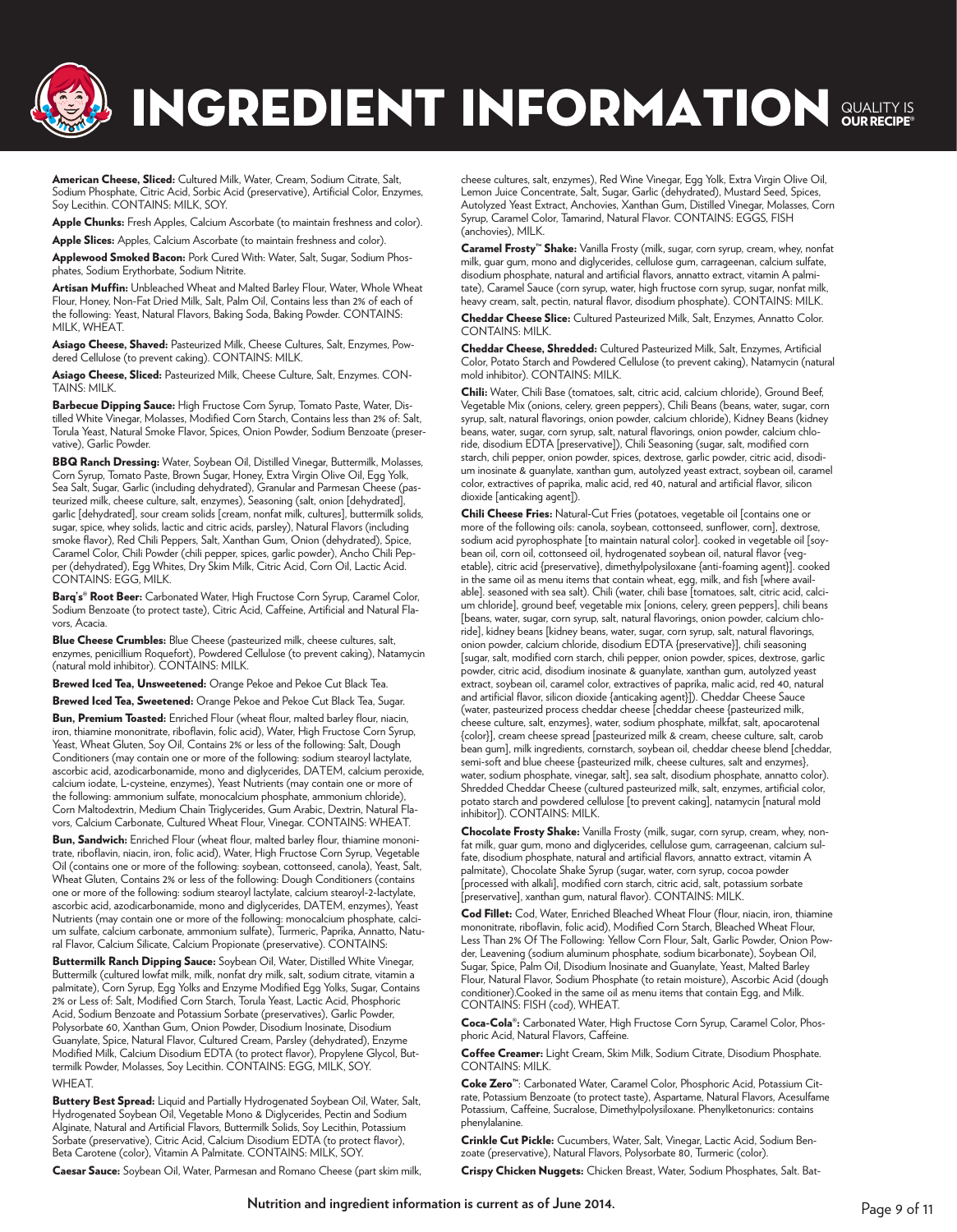

# INGREDIENT INFORMATION SUALITY IS

tered And Breaded With: Wheat Flour, Water, Bleached Wheat Flour, Salt, Modified Corn Starch, Spices, Dextrose, Leavening (sodium bicarbonate, sodium aluminum phosphate, sodium acid pyrophosphate, monocalcium phosphate), Yellow Corn Flour, Yeast, Garlic Powder, Citric Acid, Natural And Artificial Flavor, Spice Extractives, Xanthan Gum. Cooked in Vegetable Oil (soybean oil, corn oil, cottonseed oil, hydrogenated soybean oil, natural flavor [vegetable], citric acid [preservative], dimethylpolysiloxane [anti-foaming agent]). Cooked in the same oil as menu items that contain Egg and Fish (where available). CONTAINS: WHEAT.

Crispy Chicken Patty: Chicken Breast, Water, Salt, Sodium Phosphates. Breaded With: Wheat Flour, Bleached Wheat Flour, Water, Rice Flour, Salt, Modified Corn Starch, Leavening (sodium acid pyrophosphate, sodium bicarbonate, monocalcium phosphate, sodium aluminum phosphate), Spices, Garlic Powder, Onion Powder, Yeast, Spice Extractives, Extractives of Paprika, Natural and Artificial Flavor, Lactic Acid. Cooked in Vegetable Oil (soybean oil, corn oil, cottonseed oil, hydrogenated soybean oil, natural flavor [vegetable], citric acid [preservative], dimethylpolysiloxane [anti-foaming agent]). Cooked in the same oil as menu items that contain Egg, Milk, and Fish (where available). CONTAINS: WHEAT.

Diet Coke®: Carbonated Water, Caramel Color, Phosphoric Acid, Sodium Saccharin, Natural Flavors, Citric Acid, Potassium Citrate, Potassium Benzoate (to protect taste), Caffeine, Aspartame, Dimethylpolysiloxane. Phenylketonurics: contains phenylalanine.

Dried Cranberries: Cranberries, Sugar, Sunflower Oil.

Dr Pepper®: Carbonated Water, High Fructose Corn Syrup, Caramel Color, Natural and Artificial Flavors, Phosphoric Acid, Caffeine, Sodium Benzoate (to protect taste).

Fanta® Orange: Carbonated Water, High Fructose Corn Syrup, Citric Acid, Sodium Benzoate (to protect taste), Natural Flavors, Modified Food Starch, Sodium Polyphosphates, Glycerol Ester of Rosin, Yellow 6, Brominated Vegetable Oil, Red 40.

Frosty, Chocolate: Milk, Sugar, Corn Syrup, Cream, Whey, Nonfat Milk, Cocoa (processed with alkali), Guar Gum, Mono and Diglycerides, Cellulose Gum, Carrageenan, Calcium Sulfate, Disodium Phosphate, Artificial Flavor, Vitamin A Palmitate. CONTAINS: MILK.

Frosty, Vanilla: Milk, Sugar, Corn Syrup, Cream, Whey, Nonfat Milk, Guar Gum, Mono and Diglycerides, Cellulose Gum, Carrageenan, Calcium Sulfate, Disodium Phosphate, Natural and Artificial Flavors, Annatto Extract, Vitamin A Palmitate. CONTAINS: MILK.

Frosty Waffle Cones, Chocolate: Chocolate Frosty (milk, sugar, corn syrup, cream, whey, nonfat milk, cocoa [processed with alkali], guar gum, mono and diglycerides, cellulose gum, carrageenan, calcium sulfate, disodium phosphate, artificial flavor, vitamin A palmitate), Waffle Cone (bleached wheat flour, sugar [granulated or brown sugar], vegetable shortening [contains one or more of the following: soybean oil, canola oil, palm oil, modified palm oil], soy lecithin, oat fiber, salt). CONTAINS: MILK, WHEAT, SOY.

Frosty Waffle Cones, Vanilla: Vanilla Frosty (milk, sugar, corn syrup, cream, whey, nonfat milk, cocoa [processed with alkali], guar gum, mono and diglycerides, cellulose gum, carrageenan, calcium sulfate, disodium phosphate, artificial flavor, vitamin A palmitate), Waffle Cone (bleached wheat flour, sugar [granulated or brown sugar], vegetable shortening [contains one or more of the following: soybean oil, canola oil, palm oil, modified palm oil], soy lecithin, oat fiber, salt). CONTAINS: MILK, WHEAT, SOY.

Gourmet Croutons: Enriched Wheat Flour (wheat flour, niacin, ferrous sulfate, thiamine mononitrate, riboflavin, folic acid), Sunflower Oil and/or Canola Oil, Seasoning (sea salt, black pepper, natural flavor), Salt, Garlic (dehydrated), Water, Yeast, Natural Butter Flavor, Malted Barley Flour, Citric Acid and/or Tocopherols (to maintain freshness). CONTAINS: MILK, WHEAT.

Grilled Chicken Breast: Chicken Breast, Water, Seasoning (sea salt, maltodextrin, natural flavors, yeast extract, onion powder, garlic powder, sugar, gum Arabic, dextrose), Modified Corn Starch, Sodium Phosphates. Rubbed with Paprika and Spice.

Hamburger Patty: Ground Beef. Seasoned with Salt.

Hi-C<sup>®</sup> Flashin' Fruit Punch®: Carbonated Water, High Fructose Corn Syrup, Citric Acid, Natural and Artificial Flavors, Ascorbic Acid (vitamin C), Sodium Benzoate (to protect taste), Modified Food Starch, Red 40, Glycerol Ester of Wood Rosin, Brominated Vegetable Oil.

Homestyle Chicken Breast: Chicken Breast, Water, Seasoning (salt, autolyzed yeast extract, sugar, flavor, chicken, maltodextrin, gum arabic, silicon dioxide, lactic acid, sunflower oil, canola oil, dextrose, grill flavor [from canola oil], citric acid), Modified Food Starch, Sodium Phosphates. Breaded With: Wheat Flour, Water, Salt, Modified Corn Starch, Leavening (sodium acid pyrophosphate, sodium bicarbonate, monocalcium phosphate), Onion Powder, Garlic Powder, Autolyzed Yeast Extract, Natural Flavor, Lactic Acid, Extractives of Turmeric. Cooked in Vegetable Oil (soybean oil, corn oil, cottonseed oil, hydrogenated soybean oil, citric acid [preservative], dimethylpolysiloxane [anti-foaming agent]). Cooked in the same oil as menu items that contain Egg and Fish (where available). CONTAINS: WHEAT.

Honey Mustard Dipping Sauce: Soybean Oil, High Fructose Corn Syrup, Distilled White Vinegar, Dijon Mustard (water, mustard seed, vinegar, salt, white wine, citric acid, tartaric acid, spices), Water, Honey, Egg Yolks, Sugar, Contains less than 2% of the following: Modified Tapioca Starch, Modified Corn Starch, Salt, Xanthan Gum, Spices, Sodium Benzoate (preservative), Paprika, Molasses, Oleoresin Paprika (extractives of paprika, canola and/or soybean oil), Calcium Disodium EDTA (to protect flavor), Natural and Artificial Flavor, Yellow 5, Malic Acid, Citric Acid. CON-TAINS: EGG.

Honey Roasted Sunflower Seeds: Sunflower Seeds, Sugar, Honey, Corn Starch, Calcium Stearate (anti-caking agent), Soy Lecithin, Maltodextrin, Lactose (from milk), Xanthan Gum, Soybean Oil. CONTAINS: MILK, SOY.

Hot Chili Seasoning Packet: Water, Corn Syrup, Salt, Distilled Vinegar, Natural Flavors, Xanthan Gum, Caramel Color.

Italian Vinaigrette Dressing: Water, Soybean Oil, Sugar, White Wine Vinegar, Distilled Vinegar, Garlic (including dehydrated), Corn Starch, Sea Salt, Extra Virgin Olive Oil, Mustard Seed, Spice, Xanthan Gum, Salt, Red Bell Peppers (dehydrated).

Juicy Juice® Apple Juice: Apple Juice (water, juice concentrate), Ascorbic Acid (vitamin C), Malic Acid.

Ketchup: Tomato Concentrate (made from red ripe tomatoes), Distilled Vinegar, High Fructose Corn Syrup, Corn Syrup, Salt, Spice, Onion Powder, Natural Flavoring. Lemonade: Water, Cane Sugar, Lemon Juice & Concentrate.

Lemon Garlic Caesar Dressing: Water, Soybean Oil, Parmesan Cheese (part-skim milk, cheese culture, salt, enzymes), Garlic, Lemon Juice, Extra Virgin Olive Oil, Egg Yolk, Distilled Vinegar, Mustard Seed, Lemon Juice Concentrate, Spice, Garlic Juice, Salt, Egg Whites, White Wine, Xanthan Gum, Garlic (dehydrated), Anchovies, Natural Flavor, Citric Acid, Tartaric Acid, Corn Syrup, Molasses, Caramel Color, Soy Flour, Sugar, Tamarind, Lactic Acid. CONTAINS: EGG, FISH (anchovies), MILK, SOY.

Light Ranch Dressing: Buttermilk, Water, Soybean Oil, Distilled Vinegar, Egg Yolk, Corn Starch, Extra Virgin Olive Oil, Sugar, Sea Salt, Cultured Whey, Garlic (dehydrated), Salt, Spice, Xanthan Gum, Natural Flavor , Lactic Acid, Onion (dehydrated), Lemon Juice Concentrate, Green Onion, Mustard Seed. CONTAINS: EGG, MILK.

Light Honey French Dressing: Water, Honey, Sugar, Distilled Vinegar, Corn Syrup, Tomato Paste, Apple Cider Vinegar, Modified Cornstarch, Sea Salt, Mustard Seed, Onion (dehydrated), Xanthan Gum, Garlic (dehydrated), Oleoresin Paprika, Spice, Lemon Juice Concentrate, Natural Flavor.

Light Spicy Asian Chili Vinaigrette: Water, Brown Sugar, Corn Syrup, Rice Vinegar, Chili Garlic Sauce (salted chili pepper [chili peppers, salt], garlic, sugar, rice vinegar, water, modified corn starch, acetic acid), Soybean Oil, Miso (water, organic soybeans, rice, salt, koji starter [aspergillus oryzae]), Lime Juice (water, lime juice concentrate, lime oil), Soy Sauce (water, soybeans, salt, alcohol), Cilantro, Ginger, Mustard Seed, Sea Salt, Garlic (dehydrated), Spice, Natural Flavor, Roasted Garlic, Guar Gum, Xanthan Gum, Extra Virgin Olive Oil, Red Pepper (dehydrated), Yeast Extract, Oleoresin Rosemary, Citric Acid. CONTAINS: SOY.

Lowfat White Milk: Lowfat Milk, Vitamin A Palmitate, Vitamin D3. CONTAINS: MILK.

Lowfat Chocolate Milk: Lowfat Milk, Sugar, Contains Less Than 1% Of: Cocoa (processed with alkali), Corn Starch, Salt, Carrageenan, Artificial Flavor, Vitamin A Palmitate, Vitamin D3. CONTAINS: MILK.

Mayonnaise: Soybean Oil, Egg Yolk, High Fructose Corn Syrup, Distilled Vinegar, Salt, Mustard Seed, Natural Flavors, Calcium Disodium EDTA (to protect flavor). CONTAINS: EGG.

Meunster Cheese: Pasteurized Milk, Cheese Culture, Salt, Enzymes, Annatto (vegetable color). CONTAINS: MILK.

Minute Maid® Light Lemonade: Carbonated Water, Concentrated Lemon Juice, Citric Acid, Contains Less than 1% of: Natural Flavors, Modified Cornstarch, Glycerol Ester of Wood Rosin, Potassium Citrate, Sodium Benzoate, Potassium Sorbate and EDTA (to protect taste), Aspartame, Acesulfame Potassium, Yellow 5. Phenylketonurics: contains phenylalanine.

Mustard: Water, Distilled Vinegar, Mustard Seed, Salt, Turmeric (color), Paprika, Spice.

Natural-Cut Fries: Potatoes, Vegetable Oil (contains one or more of the following oils: canola, soybean, cottonseed, sunflower, corn), Dextrose, Sodium Acid Pyrophosphate (to maintain natural color). Cooked in Vegetable Oil (soybean oil, corn oil, cottonseed oil, hydrogenated soybean oil, natural flavor [vegetable], citric acid [preservative], dimethylpolysiloxane [anti-foaming agent]). Cooked in the same oil as menu items that contain Wheat, Egg, Milk, and Fish (where available). Seasoned with Sea Salt.

Nestlé® Pure Life® Bottled Water: Purified Water, Calcium Chloride, Sodium Bicarbonate, Magnesium Sulfate.

Non-nutritive Sweetener: See individual packet.

Pibb Xtra<sup>®</sup>: Carbonated Water, High Fructose Corn Syrup, Caramel Color, Phos-